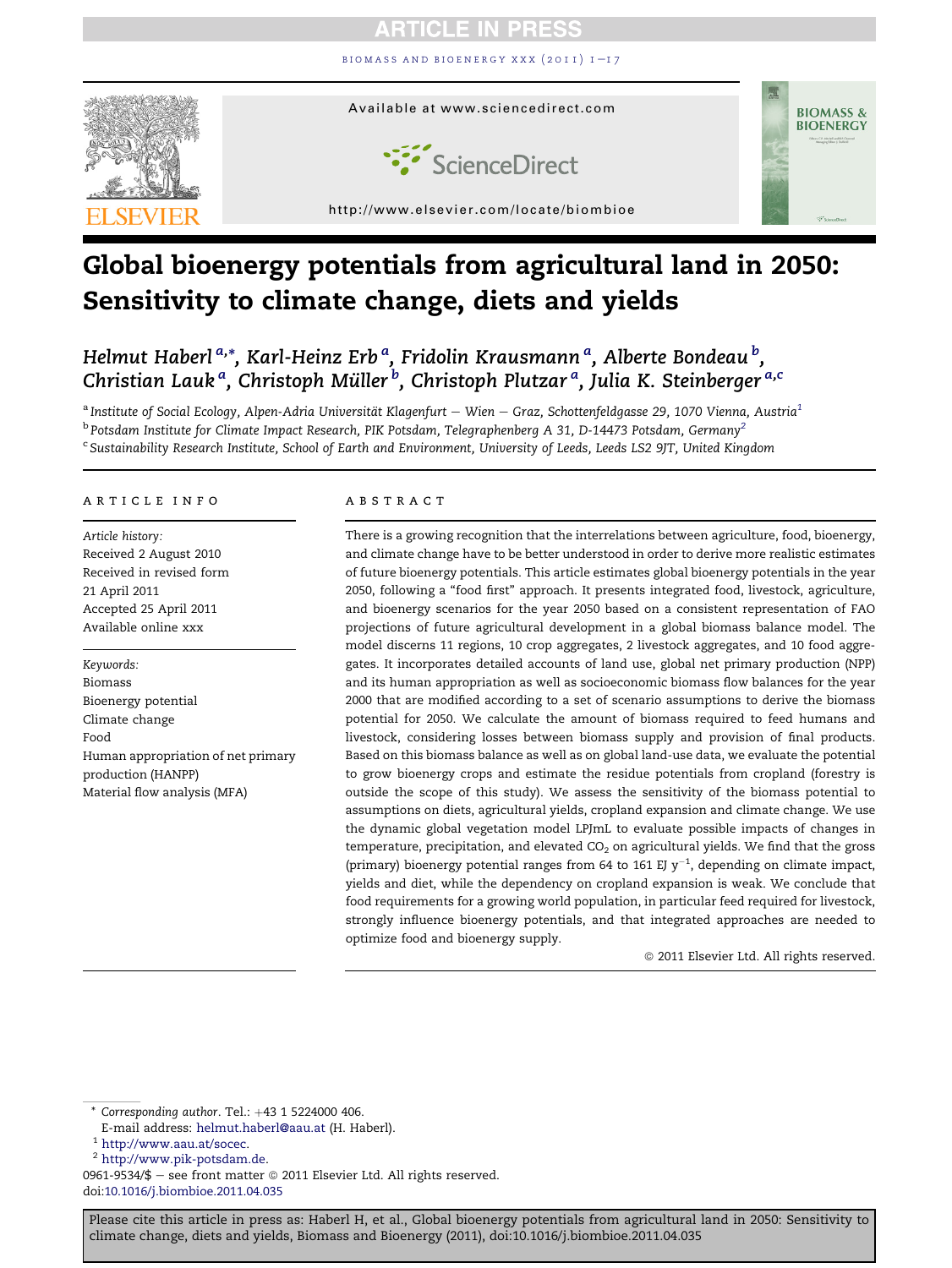<span id="page-1-0"></span>

# 1. Introduction

The surging demand of a growing and increasingly affluent world population for food, fibre, and energy is confronting the earth's terrestrial ecosystems with mounting pressures. Already today, land use is degrading the ability of ecosystems to deliver vital services to humanity [\[1\]](#page-13-0). Changes in the global land system are a pervasive driver of global environmental change [\[2,3\]](#page-13-0). Land-use change often leads to biodiversity loss, changes in runoff, buffering capacities of ecosystems, greenhouse gas (GHG) emissions, soil and ecosystem degradation, and other adverse effects [\[4\].](#page-13-0) Moreover, climate change is confronting ecosystems globally with the challenge of adapting to changes in precipitation and temperature [\[5\]](#page-13-0), while the effects of changes in atmospheric composition, in particular increased  $CO<sub>2</sub>$  concentration, are currently only incompletely understood [\[6,7\].](#page-13-0) Climate change may in particular affect agro-ecosystems and is currently thought to have positive as well as negative effects on yields in different regions of the world [\[8\].](#page-13-0)

The use of biomass for energy production as a substitute for fossil energy is often seen as an attractive option to reduce fossil-fuel dependency and help reduce greenhouse gas (GHG) emissions [\[9,10\]](#page-14-0). It has been argued that biomass combustion with consequent carbon capture and storage (CCS) on a grand scale  $[11-13]$  $[11-13]$  $[11-13]$  might be an important option to achieve negative GHG emissions required to limit global warming to 2°Celsius until 2100, a goal thought to be required to reduce the risk of catastrophic runaway events as the earth system could reach certain "tipping points" [\[14,15\].](#page-14-0) The question of the magnitude and spatial patterns of global bioenergy potentials has therefore gained increased urgency in the last years  $[16-21]$  $[16-21]$ .

Discussions about whether US and European biofuel policies contributed to surging prices of agricultural products and food in 2007 and 2008 [\[22,23\]](#page-14-0) have drawn attention to another issue: A better understanding of the interrelations between the supply of food, fibre, and bioenergy is required in order to derive betterinformed estimates of global bioenergy potentials and to forge strategies of bioenergy utilization that avoid unintended consequences such as strong increases in food prices or environmental pressures  $[24-26]$  $[24-26]$ . Existing studies of global bioenergy potentials did so far not, or not sufficiently, consider interrelations between food and bioenergy  $[10, 19, 27-29]$  $[10, 19, 27-29]$ .

The interrelations between food and bioenergy depend on a host of factors, including economic factors (e.g., prices and trade), agricultural technology (e.g., crop yields, conversion efficiencies), changes in demand (e.g., diets, population numbers), as well as patterns and trajectories of global land use. This article aims to presents a first step towards the analysis of this complex system from the perspective of global socioeconomic metabolism. Studies of socioeconomic metabolism analyze the biophysical (e.g., material, energy) flows associated with human activities  $[30-34]$  $[30-34]$  $[30-34]$ . This approach is based on thermodynamic principles (first and second law of thermodynamics) that allow constructing mass balances for many economic activities which complement monetary economic accounts (e.g., the System of National Accounts). Material flow analysis (MFA) can be linked with inventories of ecological material and energy flows, in particular of biomass flows, through an approach that has been called the "human appropriation of net primary production" or  $HANPP$  [\[35](#page-14-0)-[37\]](#page-14-0). Net primary production (NPP) denotes the amount of biomass produced by green plants through photosynthesis. HANPP records changes in the biomass balance of terrestrial ecosystems resulting from (1) human-induced changes in NPP, denoted as  $\Delta NPP_{LC}$  (NPP change resulting from land conversion) and (2) human harvest of biomass, including biomass destroyed during harvest (NPP harvested or NPPh) [\[38\]](#page-14-0).

Here, we use the socioeconomic metabolism approach to develop a biomass balance model to consistently link supply and demand of agricultural biomass (forestry is excluded). The model is based on a complex, data-rich representation of global supply and demand of biomass in the year 2000. We then use the model to establish a consistent biomass balance for the year 2050 based on FAO projections [\[39\].](#page-14-0) All biomass flows are traced from production (agriculture and grasslands) to consumption via conversion processes, in particular those related to livestock. By comparing the production potential on cropland identified by the FAO, and the production potential of grazing lands based on calculations of their primary productivity, with the biomass demand resulting from projected global food and fibre consumption, we calculate potentials to produce bioenergy on the cropland area as projected by FAO for 2050 as well as on additional cropland that could be established on grazing areas. In estimating the latter, we explicitly considered biomass demand of livestock to be satisfied from grazing land according to the projected final demand in 2050. As the model calculates mass balances for agricultural activities, it also provides data to estimate the bioenergy potential from agricultural biomass residues. We also use the biomass model to evaluate the consequences of possible effects of climate change on crop yields  $-$  as assessed by the dynamic global vegetation model LPJmL  $[40]$  – on biomass supply and bioenergy potentials.

## 2. Materials and methods

#### 2.1. Definition of study regions and biomass aggregates

The regional grouping underlying this study was based on the classification of the macro-geographical (continental) regions and geographical sub-regions as defined by the United Nations Statistical Division [\[41\]](#page-14-0). The 11 world regions are defined in Table S1 in the supplementary online material and characterized in [Table 1](#page-2-0). Population density varies considerably between the study regions, which is important because land availability has strong effects on land-use systems [\[42\]](#page-14-0). Whether a region is a net exporter or net importer of landbased products is determined by population density rather than development status [\[43\]](#page-14-0). Fertilizer use and livestock density are indicators of land-use intensity and differ strongly with population density as well as with per-capita income (see [Table 1\)](#page-2-0). The percentage of the total land area in each region used as cropland or grazing area is also indicative of land-use intensity and shows considerable differences among world regions.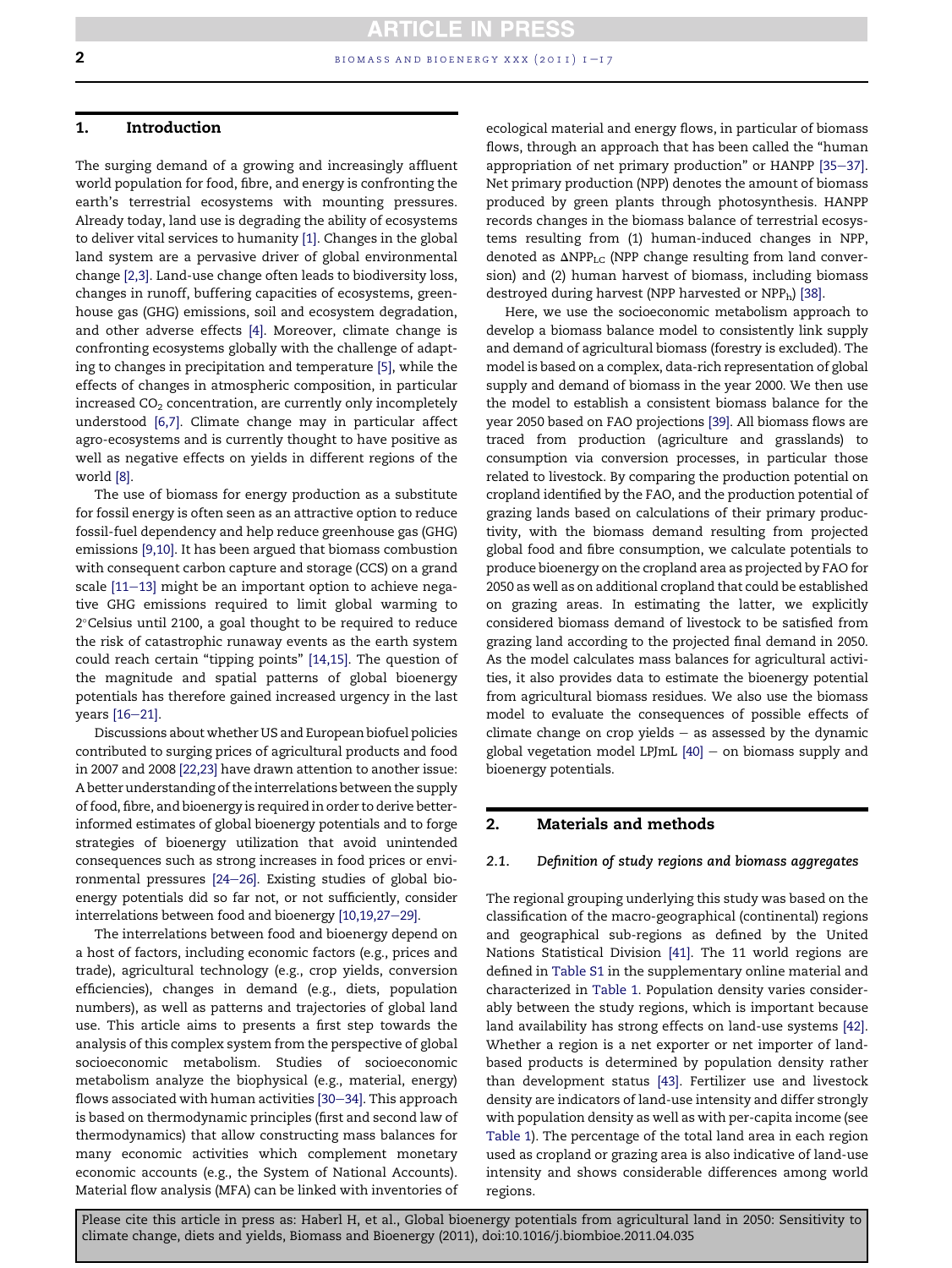## $b$ iomass and bioenergy xxx (2011)  $1 - 17$  3

<span id="page-2-0"></span>

| Table 1 – Description of the study regions in terms of area, population density and land use. |            |                         |                                   |                                                 |                        |                                                 |          |                 |  |
|-----------------------------------------------------------------------------------------------|------------|-------------------------|-----------------------------------|-------------------------------------------------|------------------------|-------------------------------------------------|----------|-----------------|--|
|                                                                                               | Population | Territory               |                                   | Popul. density Per-capita GDP                   | Livestock<br>density   | Fertilizer<br>use                               | Cropland | Grazing<br>land |  |
| Unit                                                                                          | [million]  | [1000 km <sup>2</sup> ] | $\left[\text{cap km}^{-2}\right]$ | [US\$ cap <sup>-1</sup> $y^{-1}$ ] <sup>a</sup> | $[LU/ha]$ <sup>b</sup> | $[\text{kg ha}^{-1} \text{ y}^{-1}]^{\text{c}}$ | $[\%]^d$ | $[\%]^{d}$      |  |
| Source                                                                                        | $[99]$     | $[99]$                  | $[99]$                            | $[100]$                                         | $[99]$                 | [99]                                            | [48]     | $[48]$          |  |
| N. Africa & W. Asia                                                                           | 311        | 10,381                  | 29.9                              | 2753                                            | 2.43                   | 73.3                                            | 7%       | 17%             |  |
| Sub-Saharan Africa                                                                            | 650        | 24,291                  | 26.8                              | 594                                             | 2.19                   | 10.8                                            | 7%       | 49%             |  |
| Central Asia & Russ. Fed.                                                                     | 287        | 22,251                  | 12.9                              | 1762                                            | 0.89                   | 18.7                                            | 10%      | 33%             |  |
| E. Asia                                                                                       | 1481       | 11,762                  | 125.9                             | 3377                                            | 4.57                   | 229.0                                           | 14%      | 45%             |  |
| S. Asia                                                                                       | 1424       | 6787                    | 209.8                             | 585                                             | 9.30                   | 98.5                                            | 35%      | 41%             |  |
| S.-E. Asia                                                                                    | 518        | 4494                    | 115.3                             | 935                                             | 3.15                   | 90.8                                            | 21%      | 30%             |  |
| N. America                                                                                    | 314        | 19,600                  | 16.0                              | 27 818                                          | 2.00                   | 94.8                                            | 12%      | 25%             |  |
| Latin America, Carribean                                                                      | 517        | 20,563                  | 25.2                              | 2930                                            | 4.39                   | 73.0                                            | 8%       | 39%             |  |
| W. Europe                                                                                     | 389        | 3711                    | 104.8                             | 23,325                                          | 6.84                   | 185.2                                           | 24%      | 31%             |  |
| E. & S.-E. Europe                                                                             | 125        | 1201                    | 104.3                             | 2401                                            | 4.47                   | 72.3                                            | 41%      | 23%             |  |
| Oceania & Australia                                                                           | 30         | 8559                    | 3.5                               | 17,223                                          | 1.56                   | 57.7                                            | 6%       | 42%             |  |
| World                                                                                         | 6046       | 133,602                 | 45.3                              | 4665                                            | 3.33                   | 88.8                                            | 12%      | 36%             |  |

a Constant 1990 US\$.

b Livestock units (LU) per hectare of agricultural area.

c Kilograms of pure nitrogen (kg N) per hectare of cropland and year.

d Per cent of total land area.

We used the following aggregates when working with biomass production and consumption flows. We distinguished 11 food aggregates (cereals; roots and tubers; sugar crops; pulses; oil crops; vegetables and fruits; meat of ruminants (grazers); milk, butter and other dairy products; meat of pigs, poultry, and eggs; fish; other crops). We defined seven food crop aggregates (cereals; oil-bearing crops; sugar crops; pulses; roots and tubers; vegetables and fruits; others). We distinguished two groups of livestock: all animals capable of digesting roughage were aggregated into the "grazers" group (cattle, sheep, goats, etc.). All other animals (above all pigs and poultry) were included in the "non-grazers" group. Data reported in fresh weight or air-dry weight were converted into dry matter using specific data on water content according to standard tables of food and feed composition  $[44-47]$  $[44-47]$  $[44-47]$ .

## 2.2. Data on land use and global biomass flows in the year 2000

Our analysis is based on a global database for the year 2000 that consistently integrates global land-use and socioeconomic data with NPP data across a range of spatial scales, from the grid level to the country level ( $\sim$  160 countries). Most of these data are available over the internet [\(http://www.uni](http://www.uni-klu.ac.at/socec/inhalt/1088.htm)[klu.ac.at/socec/inhalt/1088.htm\)](http://www.uni-klu.ac.at/socec/inhalt/1088.htm). The data have been discussed extensively in previous papers [\[38,48,49\];](#page-14-0) here we only provide a brief overview. The main strength of the database is that it covers three large domains of data that were crosschecked against one another and are consistent between scales (grid- and country-level) and domains (NPP, biomass harvest, by-products, livestock, biomass processing and use). The three main accounts are:

 $\bullet$  A geographically explicit (5' geographic resolution, i.e. approximately  $10 \times 10$  km at the equator) land-use dataset [\[48\]](#page-14-0). Cropland area and forest area are consistent with FAO data on cropland [\[50\]](#page-14-0) and the forest resource assessments FRA and TBFRA [\[50,51\]](#page-14-0) on the country level.

- A geographically explicit (5' geographic resolution) assessment of global HANPP [\[38\]](#page-14-0). The database includes, for each grid cell, NPP<sub>0</sub> (NPP of potential vegetation), NPP<sub>act</sub> (NPP of the currently prevailing vegetation), and  $NPP<sub>h</sub>$  (biomass harvested by humans, grazed by their livestock or destroyed during harvest or by human-induced fires [\[52\]\)](#page-15-0).
- A country-level assessment of socioeconomic biomass use that traces biomass flows from harvest to final consumption [\[49\]](#page-14-0), based on FAO statistics. Flows not covered in statistics (e.g., grazing of livestock) were estimated based on countrylevel feed balances of all major livestock species. Livestock feed balances were cross-checked against the NPP of grazing areas [\[38\]](#page-14-0). Biomass harvest from cropland and permanent cultures, including primary crops, used and unused crop residues was calculated from the FAO agricultural production database [\[50\].](#page-14-0)

Land-use data for the year 2000 are presented in[Table 2.](#page-3-0) This dataset was cross-checked against statistical data and data derived from remote sensing [\[48\].](#page-14-0) 75.5% of the earth's land (excluding Greenland and Antarctica) is under human use which, however, ranges from very intensive to very extensive use. Approximately 1% of the land is used as infrastructure and urban area, 11.7% as cropland, 26.8% as forestry land, 36.0% as grazing land. Note that all land not classified as urban, cropland, forestry or unused land is included in the "grazing land" class, i.e. the land-use classes included in [Table 2](#page-3-0) cover the earth's entire land area. Grazing land is characterized by four quality classes ( $1-4$ , with 1 denoting the best grazing land and 4 the worst; for definitions see [\[48\]](#page-14-0)). Land denoted as "grazing land" in our dataset therefore includes a large variety of ecosystem types: It comprises intensively cultivated meadows as well as barely productive semi-natural landscapes that often have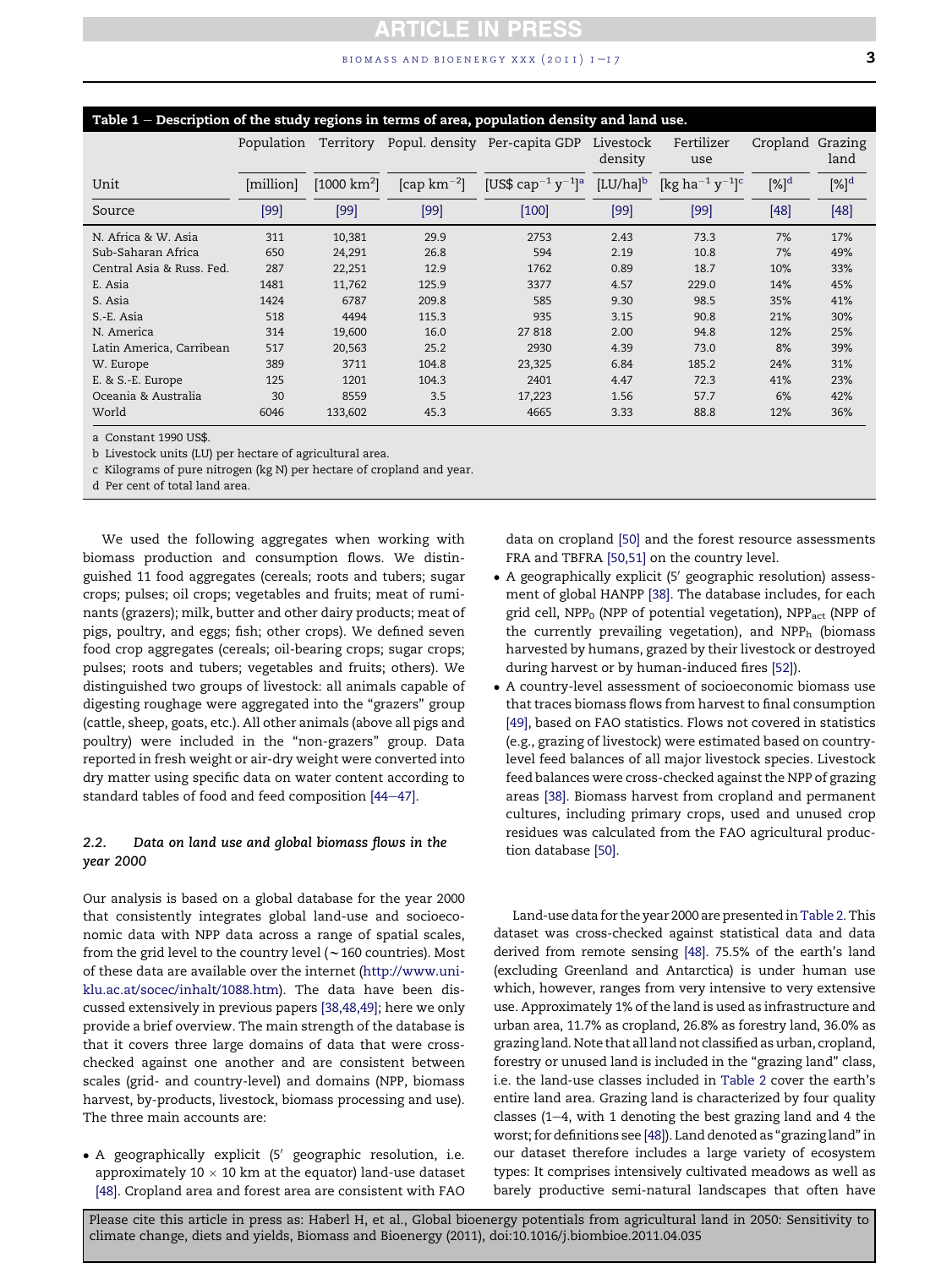<span id="page-3-0"></span>**4** biomass and bioenergy xxx (2011)  $1 - 17$ 

| Table $2$ – Land use in the 11 study regions in the year 2000. Data source [48]. |                 |          |          |                                         |                        |                           |                    |  |
|----------------------------------------------------------------------------------|-----------------|----------|----------|-----------------------------------------|------------------------|---------------------------|--------------------|--|
|                                                                                  | Infra-structure | Cropland | Forestry | Grazing land<br>[1000 km <sup>2</sup> ] | Non-productive<br>land | Unused<br>productive land | Total <sup>a</sup> |  |
| N. Africa and W. Asia                                                            | 42              | 763      | 268      | 1738                                    | 7421                   | 47                        | 10,279             |  |
| Sub-Saharan Africa                                                               | 111             | 1781     | 5828     | 11,867                                  | 3443                   | 945                       | 23,975             |  |
| Central Asia and                                                                 | 189             | 1572     | 7155     | 6742                                    | 280                    | 4494                      | 20,432             |  |
| Russian Fed.                                                                     |                 |          |          |                                         |                        |                           |                    |  |
| E. Asia                                                                          | 140             | 1604     | 2121     | 5146                                    | 2075                   | 448                       | 11,533             |  |
| S. Asia                                                                          | 113             | 2305     | 850      | 2554                                    | 824                    | 024                       | 6670               |  |
| S.-E. Asia                                                                       | 039             | 931      | 2098     | 1331                                    | $\Omega$               | 83                        | 4483               |  |
| N. America                                                                       | 337             | 2240     | 4741     | 4473                                    | 1549                   | 5169                      | 18,508             |  |
| Latin America &                                                                  | 64              | 1685     | 8733     | 7932                                    | 256                    | 1624                      | 20,295             |  |
| the Carribean                                                                    |                 |          |          |                                         |                        |                           |                    |  |
| W. Europe                                                                        | 198             | 862      | 1318     | 1130                                    | 11                     | 136                       | 3655               |  |
| E. & S.-E. Europe                                                                | 103             | 941      | 630      | 482                                     | $\mathbf{0}$           | $\overline{2}$            | 2158               |  |
| Oceania and Australia                                                            | 23              | 540      | 1216     | 3484                                    | 305                    | 2817                      | 8385               |  |
| World                                                                            | 1360            | 15,225   | 34,958   | 46,881                                  | 16,163                 | 15,788                    | 130,375            |  |
| a The total refers to territorial surface area without inland water bodies.      |                 |          |          |                                         |                        |                           |                    |  |

a very high ecological value and may be used very extensively. Of the remaining 24.5%, about one half is completely unproductive, often covered by rocks and snow or deserts with an aboveground NPP below 20 g C  $\rm m^{-2}$  y<sup>-1</sup> ("non-productive land" in Table 2). The other half ("unused productive land") includes pristine forests (c.6 Mm<sup>2</sup>; 1 Mm<sup>2</sup> = 10<sup>6</sup> m  $\times$  10<sup>6</sup> m = 10<sup>12</sup> m<sup>2</sup> = 1 million square kilometers; 6 Mm<sup>2</sup> are approximately 4.6% of the earth's land area excluding Greenland and Antarctica), including tropical rainforests as well as all other forests with (almost) no signs of human use [\[53\]](#page-15-0) (most of the latter in boreal regions). This category also includes rather unproductive ecosystems such as arctic or alpine tundra and grasslands.

# 2.3. Matching supply and demand: the biomass balance model

The biomass balance model (for reference see [\[54\]](#page-15-0)) allows to calculate scenarios of the supply and demand of biomass in 2050, based on a consistent set of assumptions discussed in section [2.4.](#page-4-0) The databases described in section [2.2](#page-2-0) were used to construct a model of biomass flows in the year 2000 in which the demand for final products is matched with gross agricultural production and land-use data ([Fig. 1](#page-4-0)). We used factors derived from data for 2000 to characterize the conversion of biomass from primary harvest to final products (food and fibre), in particular through the livestock system. The model consists of two process pathways, a food crop path for the demand for cereals, roots and tubers, sugar crops, pulses, oil crops, vegetables and fruits, and other crops, and also for the demand for pig meat, poultry, eggs, and fish from aquaculture ("non-grazers"), and a roughage path for the demand for products derived from grazers (meat, milk, butter, and other dairy products).

In the food crop path, the regional demand for final biomass products (e.g. flour, vegetable oils, refined sugar) is converted to the amount of gross primary crop demand (i.e., primary products such as cereals, oil crops, sugar crops, etc.). Using global factors derived from the databases described in section 2.2, the by-products accruing from the production of final products (e.g. brans in flour production from cereals, oilcakes in vegetable oil production from oil-bearing crops), seed requirements and the losses in the agricultural system are calculated ([Fig. 1](#page-4-0)). Non-grazers (pigs, poultry) are dealt with in the food crop path as well, because they are fed (mainly) from primary or secondary cropland products. For the demand for final products (i.e. meat from pigs and poultry, eggs, and fish from aquaculture), the market feed requirement (e.g., brans, oil cakes, cereals) is calculated by applying regional inputoutput ratios of the monogastric livestock systems [\[49,55\]](#page-14-0). The resulting amount of market feed demand of non-grazers is added to the market feed demand of grazers calculated in the roughage path (see next paragraph), resulting in total regional market feed demand. This is then balanced with the regional supply of market feed from food processing and industrial processing of cereals, oil-bearing crops, and sugar crops; i.e., the supply of brans, oil-cakes, molasse, and bagasse. Usage factors for these categories were derived from the 2000 database and used to calculate the amount of market feed fed to animals. From the difference between market feed demand and the amount of by-products from processing fed to animals, the additional demand for feed grain (cereals) is calculated and added to the regional demand for cereals, taking seed demand and losses into account.

The roughage pathway refers to the demand for ruminant meat and milk, i.e. to the grazing livestock system. The grazing livestock system is characterized by a demand for market feed and a demand for non-market feed (roughage demand; i.e., the sum of fodder, crop residues fed to grazers, and grazing). The amount of feed demand per unit of output (meat or milk) varies between world regions by factors of up to 10, due to the differences in animal husbandry systems [\[49\]](#page-14-0). These factors depend particularly on the regional share of subsistence livestock systems (with high input-output ratios for roughage and low input-output ratios for market feed) and industrial meat and milk production (with the opposite patterns and a much higher overall efficiency due to the higher nutritional value of market feed and a production system optimized for high outputs). We calculated the regional production of ruminant meat and milk (and subsequently regional feed demand) as a function of regional roughage supply. Crop residue flows and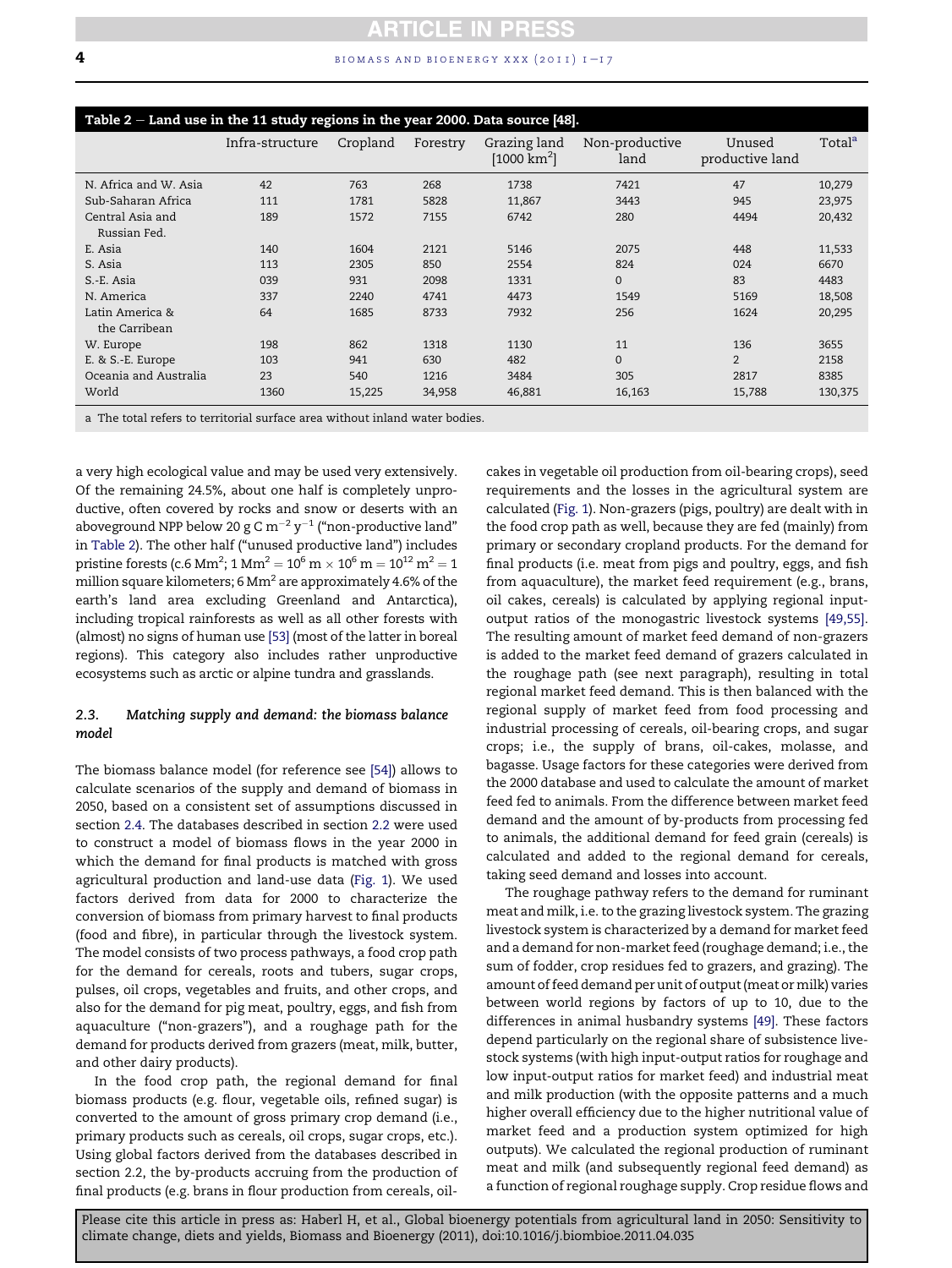<span id="page-4-0"></span>

Fig.  $1$  – Flow chart of the biomass-balance model used to integrate supply and demand of biomass. For reference see [\[54\].](#page-15-0)

the fractions used as feed were derived from the databases for 2000 using data on harvest indices (the ratio of grain to total plant biomass) and the usage of harvest residues as well as data on the fraction of available crop residues used for feed [\[38,49,56\].](#page-14-0) Fodder supply is given in FAO statistics and was converted to dry matter using standard tables, as described in section 2.1. The amount of grazed biomass was calculated from grazing land statistics [\[48\],](#page-14-0) the actual NPP of grazing systems, and grazing intensity, i.e. the ratio of grazed biomass and actual NPP in a region [\[38\].](#page-14-0) The amount of total regional roughage supply was used to calculate the amount of ruminant meat and milk production in each region based on the input-output ratio of the livestock systems. From regional ruminant meat and milk production, the regional market feed demand of ruminants was derived and added to the total market feed demand.

The gap between regional supply and demand in 2000, for meat as well as for cropland products, was assumed to be balanced by international trade: for example, regions where the demand for primary products (e.g., cereals) exceeded regional supply were assumed to import; regions, where biomass supply was larger than regional demand were assumed to export. Overall, the level of uncertainty of the biomass flow model is at a satisfactory level: extrapolated global demand for gross primary crops is at 98% of the 2000 cropland production, and modelled grazing is at 99% of the grazing amount from the HANPP assessment in the year 2000 [\[38\].](#page-14-0) Discrepancies result from the usage of global average factors. In order to use the model to calculate bioenergy potentials for the year 2050, we modified the original model for the year 2000 as described in section 2.4.

# 2.4. Assumptions for changes until 2050 compared to 2000

With respect to population growth, we used the UN medium variant in which world population is forecast to be 9.16 billion in 2050 [\[57\]](#page-15-0). Total food demand was derived from forecast population numbers assuming "business-as-usual" changes in regional diets which we derived as follows. For the year 2000 we used data on food supply as compiled by the FAO [\[58\],](#page-15-0) averaged over the period 1999-2001 in order to avoid climate or other fluctuations, and aggregated to the food categories described in section [2.1](#page-1-0). By 2050, every region was projected to attain the diet level of the country which was "richest" (in terms of food intake) in 2000 in the respective region. The composition of the richest country's diet was adapted to the regional pattern in order to maintain appropriate fractions (for instance for pork meat in the Islamic countries of North Africa and Western Asia). The diet projected for 2050 is compared to that of 2000 in [Table 3.](#page-5-0) This business-as-usual (BAU) scenario is quite similar to the business-as-usual demand growth scenarios of the FAO for 2050 [\[39\],](#page-14-0) despite the difference in methodology [\[59\]](#page-15-0).

In order to test the sensitivity of the bioenergy potential in 2050 to diets, we performed an alternative model run, assuming a global food supply of 11.72 MJ cap<sup>-1</sup> d<sup>-1</sup> (i.e. the current global average) with only 7-10% of the calorific energy animal products (see [Table 3\)](#page-5-0). While this "fair and frugal" diet was designed to be nutritionally sufficient in terms of calorie and protein supply, it would require equitable distribution of food in order to avoid malnutrition and imply a quite significant reduction in terms of calorie supply as well as consumption of animal products in some parts of the world. It is included here to demonstrate the dependency of bioenergy potentials on future changes in diets.

We used the UN population forecast [\[57\]](#page-15-0) to derive an estimate of the additional area needed for urban areas and infrastructure as follows. We assumed that rural infrastructure areas are mostly driven by the need to transport agricultural inputs and produce and by the need to house agricultural population and machinery. We therefore calculated the area of rural infrastructure as a percentage of cropland area in each region, using factors derived from prior work [\[48\].](#page-14-0) Urban areas are much smaller than rural infrastructure. We estimated urban areas in 2050 by assuming that the percapita amount of urban area would stay constant from 2000 to 2050. Globally, urban population is forecast to increase from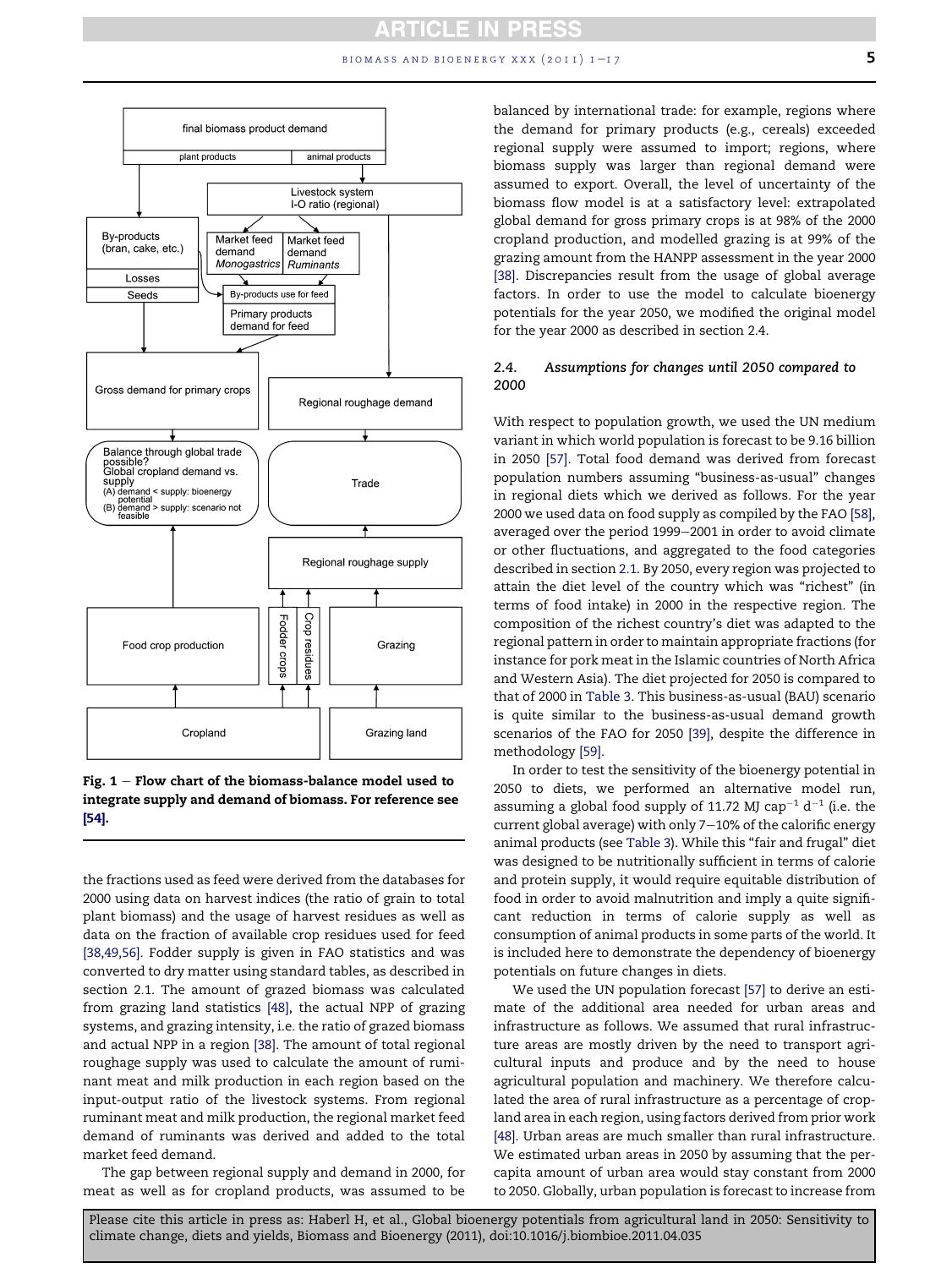### <span id="page-5-0"></span>6 **biomass and bioenergy xxx** (2011)  $I-I7$

Table 3 – Food supply in 2000 and two assumptions for the year 2050: A "business-as-usual" forecast (BAU) as well as a "fair and frugal" diet ("fair") assuming a switch to equitable food distribution and less meat consumption. Absolute<br>numbers are kilocalories per capita per day [MJ cap $^{-1}$  d $^{-1}$ ].

| numbers are mocalones per capita per auy pay cap<br>$\sim$<br>л. |                                 |                                        |                                     |                                                                                                 |                                           |                                 |                                            |                                       |
|------------------------------------------------------------------|---------------------------------|----------------------------------------|-------------------------------------|-------------------------------------------------------------------------------------------------|-------------------------------------------|---------------------------------|--------------------------------------------|---------------------------------------|
|                                                                  | Total<br>food<br>supply<br>2000 | Share<br>of animal<br>products<br>2000 | Total<br>food<br><b>BAU</b><br>2050 | Change in total,<br>BAU 2050/2000<br>[MJ cap <sup>-1</sup> d <sup>-1</sup> ]<br>or per cent [%] | Share<br>animal<br>products<br><b>BAU</b> | Total<br>food<br>"fair"<br>2050 | Change<br>in total,<br>"fair"<br>2050/2000 | Share<br>animal<br>products<br>"fair" |
| N. Africa and W. Asia                                            | 12.38                           | 10%                                    | 13.37                               | 8%                                                                                              | 12%                                       | 11.72                           | $-5%$                                      | 8%                                    |
| Sub-Saharan Africa                                               | 9.41                            | 7%                                     | 11.73                               | 25%                                                                                             | 8%                                        | 11.72                           | 25%                                        | 8%                                    |
| Central Asia, Russ. Fed.                                         | 11.66                           | 22%                                    | 12.87                               | 10%                                                                                             | 23%                                       | 11.72                           | 1%                                         | 8%                                    |
| E. Asia                                                          | 12.29                           | 19%                                    | 13.16                               | 7%                                                                                              | 21%                                       | 11.72                           | $-5%$                                      | 8%                                    |
| S. Asia                                                          | 10.15                           | 9%                                     | 11.52                               | 13%                                                                                             | 13%                                       | 11.72                           | 15%                                        | 10%                                   |
| S. -E. Asia                                                      | 11.21                           | 8%                                     | 11.98                               | 7%                                                                                              | 11%                                       | 11.72                           | 5%                                         | 8%                                    |
| N. America                                                       | 15.69                           | 27%                                    | 15.70                               | 0%                                                                                              | 27%                                       | 11.72                           | $-25%$                                     | 7%                                    |
| Latin America, Carrib.                                           | 11.87                           | 20%                                    | 12.82                               | 8%                                                                                              | 21%                                       | 11.72                           | $-1%$                                      | 8%                                    |
| W. Europe                                                        | 14.36                           | 31%                                    | 14.75                               | 3%                                                                                              | 32%                                       | 11.72                           | $-18%$                                     | 7%                                    |
| E. & S.-E. Europe                                                | 12.86                           | 25%                                    | 13.62                               | 6%                                                                                              | 27%                                       | 11.72                           | $-9%$                                      | 9%                                    |
| Oceania and Australia                                            | 12.63                           | 28%                                    | 13.46                               | 7%                                                                                              | 29%                                       | 11.72                           | $-7%$                                      | 7%                                    |
| World                                                            | 11.67                           | 16%                                    | 12.53                               | 7%                                                                                              | 16%                                       | 11.72                           | 0%                                         | 8%                                    |
|                                                                  |                                 |                                        |                                     |                                                                                                 |                                           |                                 |                                            |                                       |

2.84 to 6.37 billion [\[57\]](#page-15-0). For East and South-East Europe, the UN forecasts a shrinking urban population; in this region we kept the urban areas constant. We are aware that such simple assumptions can only serve to derive first-order approximations that might be too low; that is, the results are likely to be conservative. According to our calculation, urban areas grow from 279,180  $km^2$  to 532,880  $km^2$ . This is not much when compared with existing cropland areas ([Table 2\)](#page-3-0), so the ensuing errors introduced by our estimation method will also be small.

We used FAO forecasts [\[39,60\]](#page-14-0) to derive estimates for cropland area change and crop yields until 2050 (for reference see [\[54\]\)](#page-15-0). The FAO provides projections of crop production and its drivers (yields, area, cropping intensity) for selected important food crops (cereals, oil crops, sugar crops) for industrialized countries and five regional groups of developing countries [\[39,60\]](#page-14-0). FAO projections are not based on a formal model, but use expert judgements, mostly of FAO in-house experts, to derive estimates of demand for food, feed, non-food uses, seeds and wastes as well as regionally specific projections of yields and cropped areas. Balances between supply and demand are closed using so-called "supply-utilization accounts" (SUA's). The projections have to fulfil consistency criteria and are improved in an iterative process that involves several stages of revision, ensuring that sectoral and regional knowledge can be incorporated [\[60\]](#page-15-0).

When these were available, we applied annual growth rates of crop production and its drivers (area, yield, cropping intensity) as reported by the FAO to our data [\[48,49\]](#page-14-0) to derive total production volumes and area changes for crops and regions explicitly covered in the relevant reports [\[39,60\]](#page-14-0) (yields were cross-checked, and slightly modified, using GAEZ data [\[61\]\)](#page-15-0). In order to avoid complications arising fromworkingwith "harvest yields" (i.e., yields per harvest event; areas with multicropping are counted each time they are harvested, fallow is omitted), we use the concept of "land-use yields" (derived by dividing the total amount of crops produced per unit of cropland area, including fallow). Land-use yields are calculated by multiplying harvest yields and cropping intensity; i.e., the number of harvests per year. Results are shown in [Fig. 2.](#page-6-0) The FAO does not report projections for fodder crop production. To fill this gap, we assumed that the share of fodder crops to the overall area of arable land remains constant and that the yields of fodder crops grow with the same rate as the aggregate "other crops".

The results are plausible compared with current crop yields at the national scale [\[50\]](#page-14-0) and alternative yield forecasts [\[62\]](#page-15-0). Our assumptions deviate from FAO projections only marginally, especially when compared to the level of uncertainty in such a projection. Overall, we assumed that cropland area will grow by 9% [\(Table 4\)](#page-7-0) and yields by 54% ([Fig. 2](#page-6-0)). Our assumptions are in line with other studies: IIASA scenarios suggest that global cropland area will grow by  $+6\%$  in scenario B1,  $+9\%$  in Scenario B2 and  $+12\%$  in scenario A1 until 2050 ([http://www.iiasa.ac.at/Research/GGI/\)](http://www.iiasa.ac.at/Research/GGI/). Most global agricultural scenarios assume that growth in agricultural production will depend mostly on increases of yields and only to a smaller extent on a growth of cropland areas [\[63,64\]](#page-15-0).

In order to test the sensitivity of our calculations to assumptions on yields and cropland expansion, we also ran the model with the following assumptions: According to the scenario report of the "Millennium Ecosystem Assessment" (MEA) [\[1\],](#page-13-0) the "TechnoGarden" scenario is comparable with FAO forecasts. The highest and the lowest yield scenarios in MEA span a range of  $+9%$  to  $-19%$  around that scenario; we used this range for our sensitivity analysis. With respect to cropland area, we also ran a scenario in which growth of cropland area was doubled in all regions and held constant in all regions where FAO forecasts shrinking cropland areas. In this expansion scenario, cropland area is assumed to grow by  $+19\%$  until 2050 compared to the year 2000 [\(Table 4\)](#page-7-0).

As this study focuses on agriculture and excludes forestry, we made the conservative assumption that growth in cropland and urban/infrastructure area reduces the area of grazing lands only, while forest areas remain constant. We assumed that the area expansion of cropland and infrastructure consumes the best grazing areas, i.e. that of class 1 and in regions where sufficient grazing land of that quality class is available, and class 2 where this is not the case (i.e. North Africa and Western Asia). The biomass-balance model calculates grazing intensity on grazing land (i.e. the ratio of biomass grazed to  $NPP_{\text{act}}$  on grazing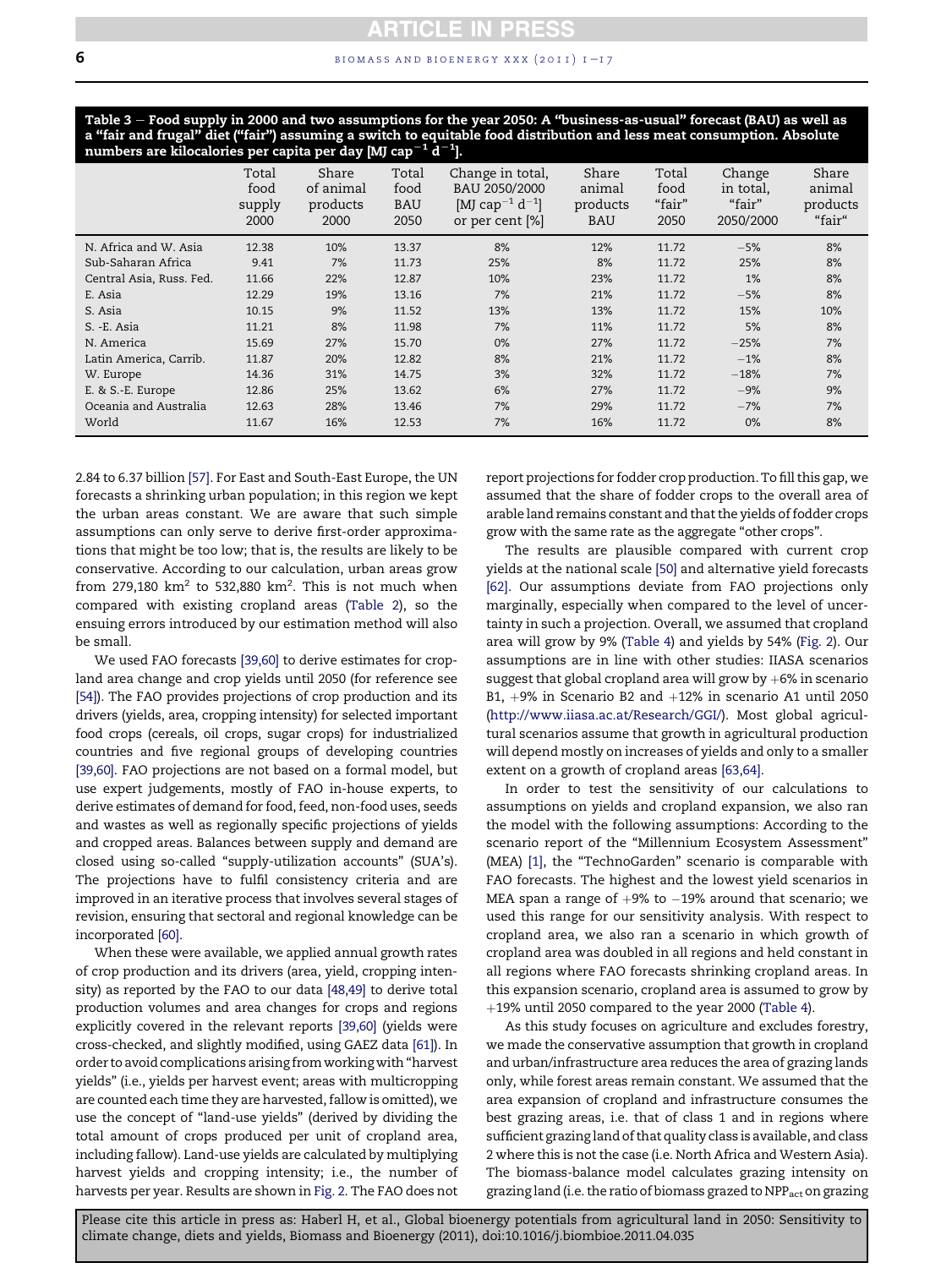$b$  biomass and bioenergy xxx (2011)  $1 - 17$   $\overline{7}$ 

<span id="page-6-0"></span>

Fig.  $2$  – Cropland production scenario until 2050. Trajectory of (A) production, (B) land-use yields (= harvest yield times cropping intensity) and (C) cropland area 1960–2050 of food crops, break-down to major crop groups. Material flow data are reported in metric tons of dry-matter biomass. For sources and details, see text.

land) as discussed in section [2.2](#page-2-0) (the allocation to grazing land quality classes is described in [\[38\]\)](#page-14-0). Our pattern of cropland expansion [\(Table 3\)](#page-5-0) is comparable to other studies on global cropland potentials [\[65\]](#page-15-0) and cropland suitability maps [\[66\].](#page-15-0)

Based on statistical data reported by the FAO and standardized according to methods described elsewhere [\[49\]](#page-14-0), we derived trajectories of the input-output ratios of livestock for the time period from 1961 to 2000 at the regional level which we projected until 2050 based on data on feeding efficiencies of different livestock rearing systems (see [\[54\]](#page-15-0)). These inputoutput ratios reflect an assumed reduction of the respective regional subsistence fractions by 50% in favour of industrial, indoor-housed, or extensive, market-oriented production systems, depending on area availability [\(Table 1](#page-2-0)). Data for 1961-2000 and our projection for 2050 are shown in [Fig. 3](#page-8-0).

#### 2.5. Calculation of bioenergy potentials

We calculated bioenergy potentials by distinguishing three fundamentally different production pathways: (1) bioenergy crops on cropland, (2) bioenergy crops on other lands (i.e. grazing land according to the land-use dataset used in this study), and (3) residue potentials on cropland. We calculated gross potentials for bioenergy supply by assuming that the entire aboveground NPP of bioenergy crops can be used to produce bioenergy, assuming a gross calorific value of drymatter biomass of 18.5 MJ  $kg^{-1}$  [\[67\].](#page-15-0) The calculation did not take conversion or production losses into account.

In order to calculate the area available for producing bioenergy on cropland, we subtracted the area required for food, feed, and fibre calculated with the biomass-balance model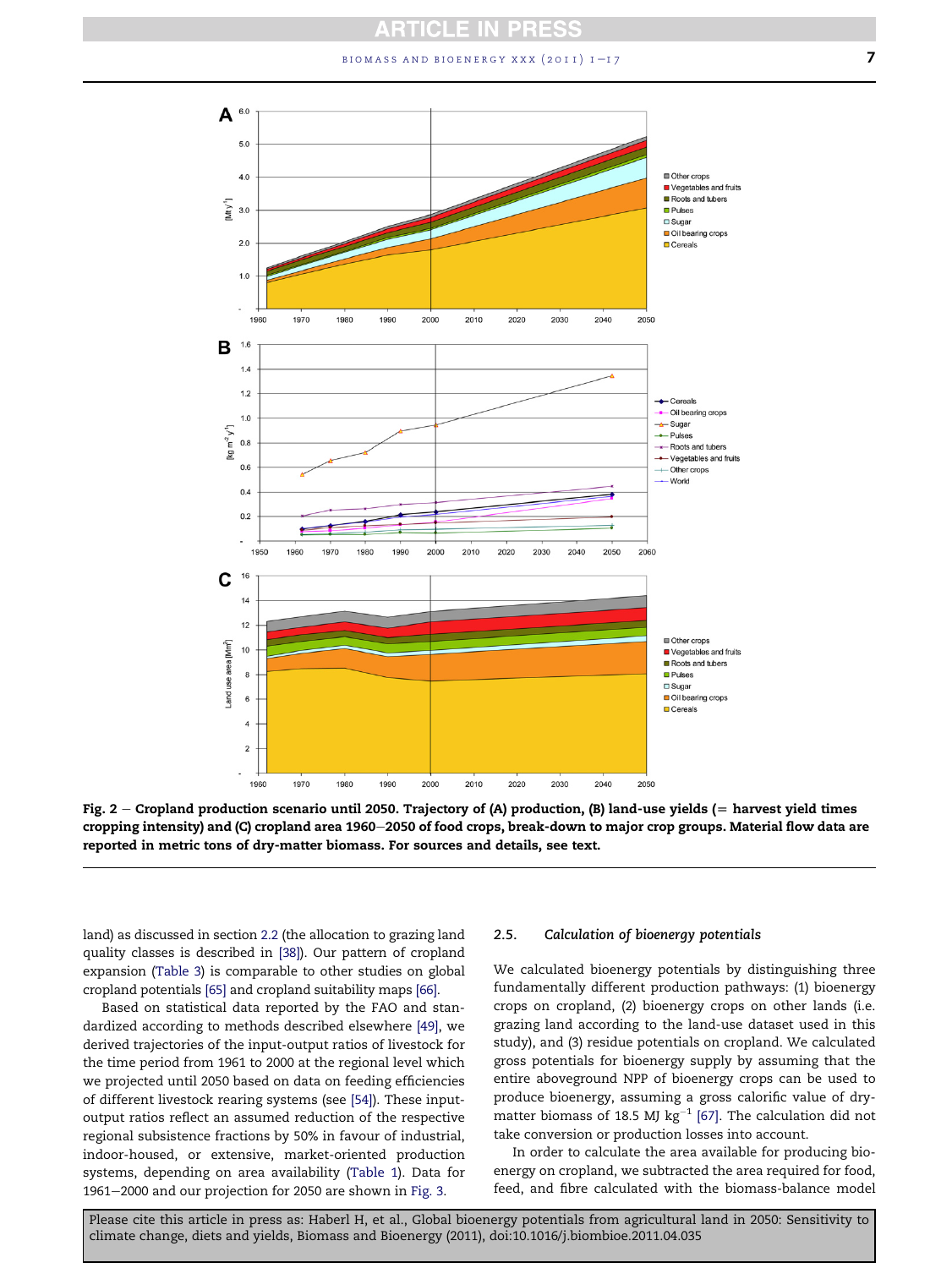|                                     | Cropland in<br>the year 2000 | Cropland<br>in 2050 FAO/BAU |          |                         | Cropland in year<br>2050 massive expansion |  |
|-------------------------------------|------------------------------|-----------------------------|----------|-------------------------|--------------------------------------------|--|
|                                     | [1000 km <sup>2</sup> ]      | [1000 km <sup>2</sup> ]     | [change] | [1000 km <sup>2</sup> ] | [change]                                   |  |
| Northern Africa and Western Asia    | 763                          | 819                         | $+7.2%$  | 874                     | $+14.5%$                                   |  |
| Sub-Saharan Africa                  | 1781                         | 2283                        | $+28.2%$ | 2785                    | $+56.3%$                                   |  |
| Central Asia and Russian Federation | 1572                         | 1635                        | $+4.0%$  | 1699                    | $+8.1%$                                    |  |
| Eastern Asia                        | 1604                         | 1694                        | $+5.7%$  | 1785                    | $+11.3%$                                   |  |
| Southern Asia                       | 2305                         | 2428                        | $+5.3%$  | 2550                    | $+10.6%$                                   |  |
| South-Eastern Asia                  | 931                          | 930                         | $-0.1%$  | 931                     | 0.0%                                       |  |
| Northern America                    | 2240                         | 2335                        | $+4.3%$  | 2430                    | $+8.5%$                                    |  |
| Latin America & the Carribean       | 1685                         | 2037                        | $+20.9%$ | 2388                    | $+41.7%$                                   |  |
| Western Europe                      | 862                          | 880                         | $+2.1%$  | 899                     | $+4.2%$                                    |  |
| Eastern & South-Eastern Europe      | 941                          | 890                         | $-5.4%$  | 941                     | 0.0%                                       |  |
| Oceania and Australia               | 540                          | 696                         | $+28.8%$ | 851                     | $+57.7%$                                   |  |
| World                               | 15,225                       | 16,627                      | $+9.2%$  | 18,134                  | $+19.1%$                                   |  |

<span id="page-7-0"></span>Table 4 – Cropland areas and changes in 2000 and 2050, according to our recalculation of the FAO scenario "World agriculture towards 2030/50" (FAO/BAU) and an alternative "massive expansion" assumption.

described in section [2.3](#page-3-0) in each region from each region's cropland area (section [2.4](#page-4-0)). We calculated the bioenergy potential by assuming that the NPP of bioenergy crops is equal to potential NPP [\[68,69\]](#page-15-0) and that the entire aboveground biomass can be harvested and used to produce bioenergy. Data on potential NPP (NPP $_0$ ) were taken from previous work [\[38\]](#page-14-0).

To calculate the potential to grow bioenergy crops on other land (i.e. grazing areas, see section [2.2](#page-2-0)), we assume that grazing land in the quality class 1 is also suitable for producing of bioenergy crops such as switchgrass (Panicum virgatum), Miscanthus sp, short-rotation coppice or similar bioenergy crops. This seems justified as a cross-check of the regional distribution of grazing areas in quality class 1 with the regional distribution of cropland potentials/suitability [\[65,66\]](#page-15-0) revealed that regions with large cropland potentials also have large areas of high-quality grazing land and vice versa. We assume that grazing on land in grazing quality class 1 can be intensified, assuming an increase of the exploitation rate of NPPact to a maximum of 67% in developing and 75% in industrialized regions. This allows using a significant fraction of the area in grazing land of quality class 1 for bioenergy crops without reducing regional roughage supply. On the area that becomes available for bioenergy crops through intensification, the bioenergy potential is estimated to be equal to aboveground NPP<sub>act</sub> (taken from [\[38\]\)](#page-14-0); that is, we assume that bioenergy crops produce the same amount of aboveground biomass per year as the current vegetation [\[69,68\].](#page-15-0)

The energy potential from unused residues on cropland was calculated by applying harvest indices and usage factors described in section [2.3.](#page-3-0) Crop residues are used as feed and for bedding. The bedding requirement was estimated by calculating the amount of manure produced by livestock and applying factors to estimate bedding demand from indoor manure production derived from [\[49\]](#page-14-0). We assumed that 50% of the remaining residues are required to maintain soil fertility and are therefore not available to produce bioenergy [\[16\].](#page-14-0) We are aware that this is a crude assumption and that higher or lower shares of the residues might be required to maintain soil fertility in different regions, depending on soil and climate conditions [\[70\].](#page-15-0)

#### 2.6. Modelling of climate change effects with LPJmL

We employed the LPJmL model [\[40\]](#page-14-0) to estimate the effects of changes in temperature, precipitation and  $CO<sub>2</sub>$  fertilization on yields of major crops globally at a spatial resolution of  $0.5^{\circ}$  × 0.5°. Yield calculations were based on process-based simulations of 11 agricultural crops in a mechanistic coupled plant growth and water-balance model (for reference, see [\[40\]\)](#page-14-0).

We calculated percent changes in agricultural productivity between two 10-year periods:  $1996-2005$  and  $2046-2055$ , representing the average productivity of the years 2000 and 2050. Management intensity was calibrated to match national yield levels as reported by FAO statistics for the 1990s [\[71\]](#page-15-0). National and regional agricultural productivities were based on calorie- and area-weighted mean crop productivity of wheat, rice, maize, millet, field pea, sugar beet, sweet potato, soybean, groundnut, sunflower, and rapeseed. LPJmL simulations were used only to estimate the possible magnitude of the climate-change effect on agricultural yields. In these simulations we assumed constant management intensities and cropping patterns as of the year 2000. Changes in management, breeding and cropping area were covered by other data and assumptions as described in sections [2.3 and](#page-3-0) [2.4](#page-3-0). We did not consider feedbacks between climate change,  $CO<sub>2</sub>$  fertilization, and management. Still, our results provide a sound estimate of possible impacts of climate change on agricultural yields with and without  $CO<sub>2</sub>$  fertilization effects.

We assumed three different emission scenarios from the Special Report on Emission Scenarios (SRES): A1b, A2, B1 [\[72\]](#page-15-0). Each emission scenario was implemented in five different general circulation models (GCMs): CCSM3 [\[73\]](#page-15-0), ECHAM5 [\[74\]](#page-15-0), ECHO-G [\[75\]](#page-15-0), GFDL [\[76\]](#page-15-0), and HadCM3 [\[77\].](#page-15-0) Climate data for these GCM-projections were generated by downscaling the change rates of monthly mean temperatures and monthly precipitation to  $0.5^\circ$  resolution by bi-linear interpolation and superimposing these monthly climate anomalies (absolute for temperature, relative for precipitation and cloudiness) on the  $1961-1990$ average of the observed climate [\[78,79\].](#page-15-0) Since there is no information about the number of wet days in the future, we kept these constant after 2003 at the 30-year average of  $1971-2000$ .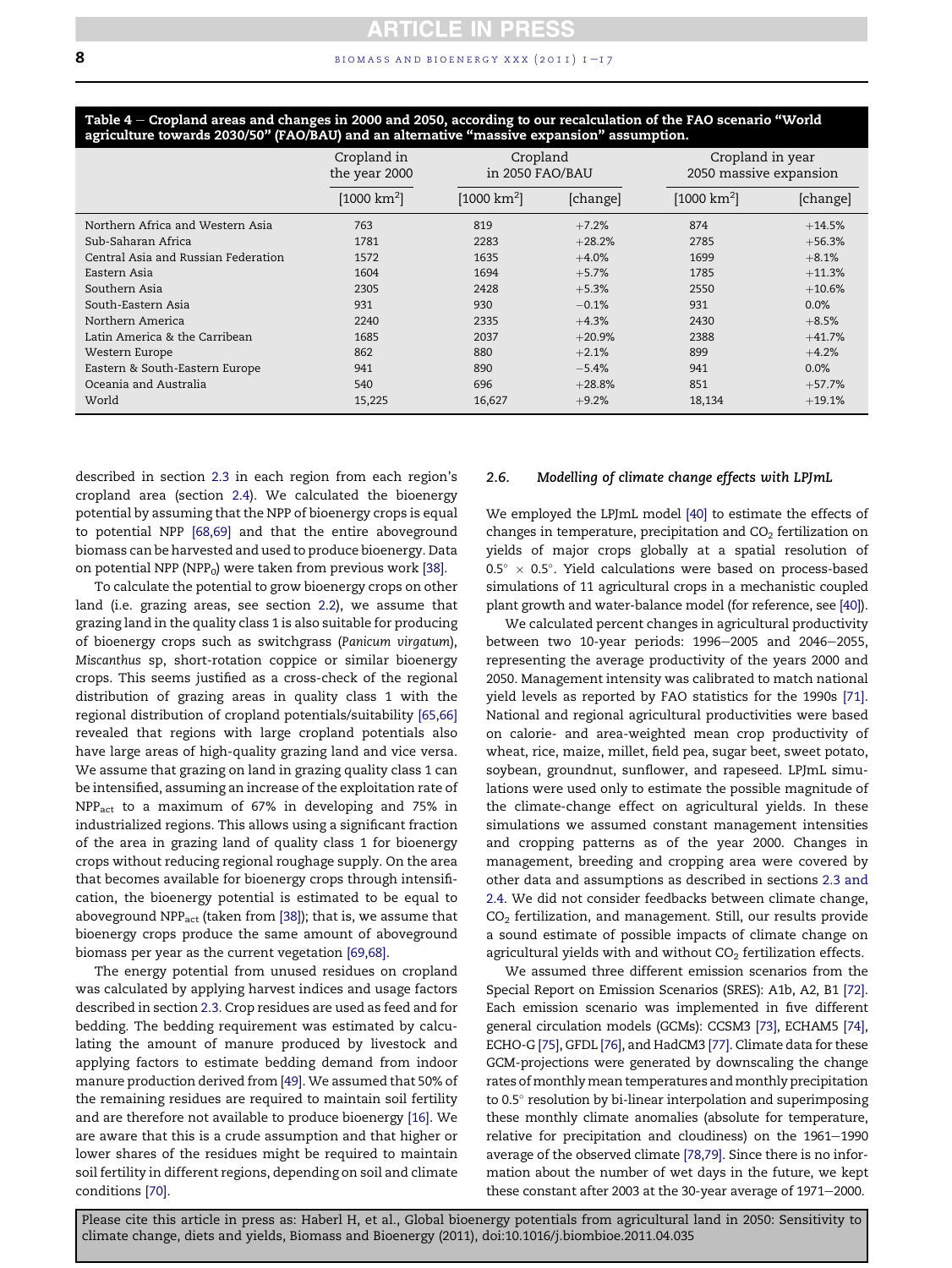$b$ iomass and bioenergy xxx (2011)  $1 - 17$  9

<span id="page-8-0"></span>

Fig.  $3$  – Development of livestock input-output ratios 1962–2050. Feed demand of A) Grazers (cattle and buffalo, sheep, goats), B) Non-grazers (pigs, poultry). These input-output ratios refer to the overall regional feed demand of the entire livestock population in each region ("top down"). Dots indicate the weighted global average, whiskers the ranges between regions. For details, see text.

Considerable uncertainty exists how  $CO<sub>2</sub>$  fertilization might influence future crop yields. This is due to both modelling uncertainties and to the fact that it seems likely that there are interrelations between management (e.g., nutrient and water availability) and the  $CO<sub>2</sub>$  fertilization effect. To assess the range of  $CO<sub>2</sub>$  fertilization uncertainty [\[6,7\]](#page-13-0), each of the 15 scenarios was calculated twice: first, taking into account full  $CO<sub>2</sub>$  fertilization effects according to the prescribed SRES atmospheric  $CO<sub>2</sub>$  concentrations, and second, keeping atmospheric  $CO<sub>2</sub>$  concentrations constant at 370 ppm after 2000. In the latter case, yield changes are only driven by the modelled changes in precipitation and temperature (and the limited adaptation of management as described below), whereas in the first case the full effect of changes in temperature, precipitation, and atmospheric  $CO<sub>2</sub>$  levels is taken into account. Relative management levels were kept static, but sowing dates were assumed to be adapted to climate change as

described by [\[40\]](#page-14-0) and for wheat, maize, sunflower, and rapeseed (but not for all other crops) we also assumed adaptation in selecting suitable varieties.

Yield data were originally calculated at a spatial resolution of 0.5 $\degree$  × 0.5 $\degree$  and then aggregated to country-level change rates. We then calculated the arithmetic mean of the change rates in all 15 scenarios with and without  $CO<sub>2</sub>$  fertilization effect. These country-level results were then used to calculate the area-weighted average deviation of the crop yields in each region from the yield levels projected by the FAO.

# 3. Results

Our estimates of changes in crop yields resulting from climate change are presented as region-specific percent change rates in [Table 5](#page-9-0). We found that crop yields increase (compared to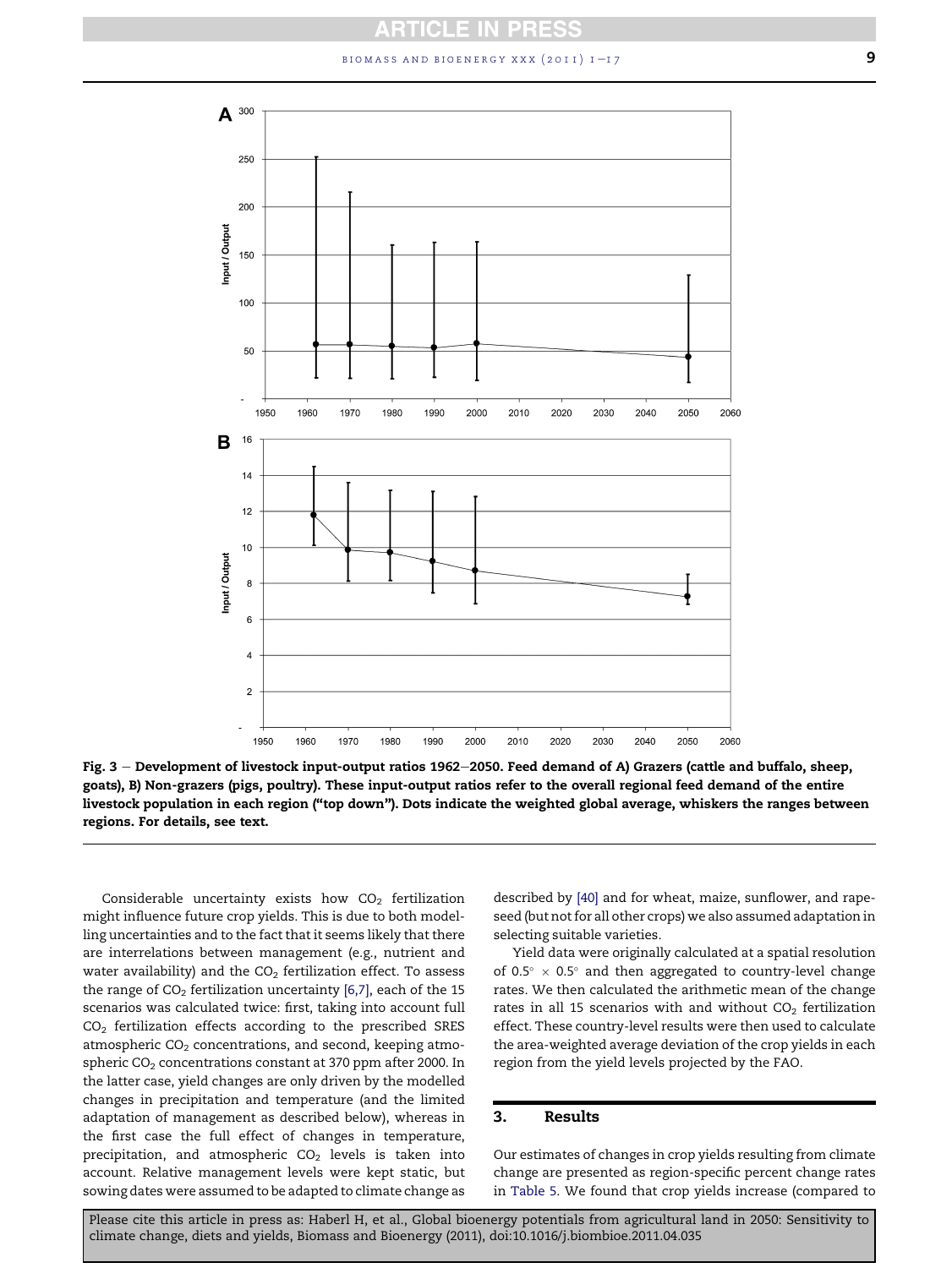#### <span id="page-9-0"></span>Table  $5 -$  Modeled climate impact on cropland yields in 2050 with and without  $CO<sub>2</sub>$  fertilization.

|                                  | Mean yield change<br>under climate change 2050 |                                                         |  |
|----------------------------------|------------------------------------------------|---------------------------------------------------------|--|
|                                  |                                                | with $CO2$ without $CO2$<br>fertilization fertilization |  |
| Northern Africa and Western Asia | $+4.44%$                                       | $-8.65%$                                                |  |
| Sub-Saharan Africa               | $+8.46%$                                       | $-6.17%$                                                |  |
| Central Asia and Russian         | $+24.91%$                                      | $+5.12%$                                                |  |
| Federation                       |                                                |                                                         |  |
| Eastern Asia                     | $+11.96%$                                      | $-3.90%$                                                |  |
| Southern Asia                    | $+18.45%$                                      | $-15.61%$                                               |  |
| South-Eastern Asia               | $+28.22%$                                      | $-15.83%$                                               |  |
| Northern America                 | $+12.45%$                                      | $-6.25%$                                                |  |
| Latin America & the Carribean    | $+12.39%$                                      | $-7.02%$                                                |  |
| Western Europe                   | $+16.42%$                                      | $+2.04%$                                                |  |
| Eastern & South-Eastern Europe   | $+19.08%$                                      | $-0.66%$                                                |  |
| Oceania and Australia            | $+0.74%$                                       | $-16.02%$                                               |  |

the BAU scenario) in all 11 regions if full  $CO<sub>2</sub>$  fertilization is assumed, but the growth varies considerably between regions from  $+0.74\%$  to  $+28.22\%$  (area-weighted average:  $+14.76\%$ ). If the  $CO<sub>2</sub>$  fertilization effect is switched off, however, we find considerable losses (compared to the BAU scenario) of up to 16.02% in most regions, although some regions might still benefit (up to  $+5.12\%$ ); the average (area-weighted) loss of cropland yields was  $-7.06\%$ .

The calculated global bioenergy potential in the absence of climate change ("business-as-usual" or BAU) is reported in Table 6. We found that the global aggregate primary bioenergy potential in the year 2050 without climate change amounts to 104.7 EJ  $y^{-1}$ . More than half of that potential comes from primary crops on other (grazing) land, i.e. from the intensification of land use on the best available grazing areas. Residues and primary crops on cropland assumed to exist in 2050 according to FAO projections (see [Table 4](#page-7-0)) contribute less than 50%. Almost half of the potential comes from only two regions, namely Sub-Saharan Africa and Latin America and the Caribbean. Two other regions, Northern America and South-Eastern Asia contribute another quarter, whereas the other regions are only minor contributors.

Climate change could result in changes in cropland yields (Table 5) and in the productivity of grazing areas that would have a considerable effect on the modeled bioenergy poten-tial, as shown in [Fig. 4](#page-10-0)a: If the  $CO<sub>2</sub>$  fertilization effect, as modeled by LPJmL, is fully effective, the bioenergy potential might rise by up to 45% to 151.7 EJ  $y^{-1}$ , whereas it would decrease by 1690 to 87.5 EJ y<sup>-1</sup> if CO<sub>2</sub> fertilization is assumed to be completely ineffective. [Fig. 4](#page-10-0)b shows that this is only partly a result of increased yields on areas used for growing bioenergy: Growth in yields compared to BAU makes more area available for growing bioenergy, while any reduction in cropland yields results in less area availability. This implies that the global bioenergy potential on cropland and grazing areas is highly dependent on the (uncertain) effect of climate change on future global yields on agricultural areas. We found that the potential of primary bioenergy on cropland is most sensitive to climate change, whereas the potential on grazing areas and the residue potential is less affected by climate change. Note, however, that the distinction between primary bioenergy crops on cropland and grazing land is to some extent arbitrary in the sense that assuming a larger extension of cropland until 2050 increases the potential for primary bioenergy crops on cropland at the expense of the potential for primary bioenergy crops on grazing land, under ceteris paribus conditions (see below).

[Fig. 4](#page-10-0) also shows that the higher growth in cropland areas assumed in the "massive expansion" variant would have a small effect on the bioenergy potential (which would rise by about 6% to 110.5 EJ  $y^{-1}$  compared to BAU). The reason is the following: Cropland expansion would allow to produce more bioenergy on cropland, but less bioenergy on grazing land, as the expansion of cropland would reduce the area of grazing land and therefore the potential to grow bioenergy there without jeopardizing feed demand.

A switch to a "fair and frugal" diet would have a major impact on the bioenergy potential, however, which might be as high as 160.8 EJ  $y^{-1}$  (+54%) under these conditions. If we assume higher yields (and a BAU diet), the bioenergy potential rises to 121.6 EJ y<sup>-1</sup> (+16%). If yields were to be 19% lower than assumed in the FAO/BAU scenario, it would not be possible to produce enough biomass for the BAU diet. We therefore

| ---<br>change).                     |                                             |                                        |                                                 |                        |
|-------------------------------------|---------------------------------------------|----------------------------------------|-------------------------------------------------|------------------------|
|                                     | Primary crops<br>on cropland [EJ $y^{-1}$ ] | Residues on<br>cropland [EJ $y^{-1}$ ] | Primary crops<br>on grazing land [EJ $y^{-1}$ ] | Total<br>$[EJ y^{-1}]$ |
| Northern Africa and Western Asia    | 0.02                                        | 1.08                                   | 0.00                                            | 1.11                   |
| Sub-Saharan Africa                  | 0.75                                        | 2.19                                   | 20.50                                           | 23.44                  |
| Central Asia and Russian Federation | 0.88                                        | 1.08                                   | 5.95                                            | 7.91                   |
| Eastern Asia                        | 0.48                                        | 5.06                                   | 1.30                                            | 6.83                   |
| Southern Asia                       | 0.65                                        | 2.29                                   | 0.00                                            | 2.94                   |
| South-Eastern Asia                  | 1.94                                        | 2.75                                   | 6.43                                            | 11.11                  |
| Northern America                    | 5.91                                        | 5.97                                   | 3.67                                            | 15.55                  |
| Latin America & the Carribean       | 4.91                                        | 2.39                                   | 16.69                                           | 23.99                  |
| Western Europe                      | 0.34                                        | 2.57                                   | 0.67                                            | 3.59                   |
| Eastern & South-Eastern Europe      | 1.85                                        | 1.91                                   | 2.58                                            | 6.34                   |
| Oceania and Australia               | 0.24                                        | 0.35                                   | 1.30                                            | 1.89                   |
| World                               | 17.97                                       | 27.63                                  | 59.10                                           | 104.70                 |
|                                     |                                             |                                        |                                                 |                        |

# Table  $6 -$  Modeled bioenergy potentials in the "business-as-usual" (BAU) scenario in the year 2050 (excluding climate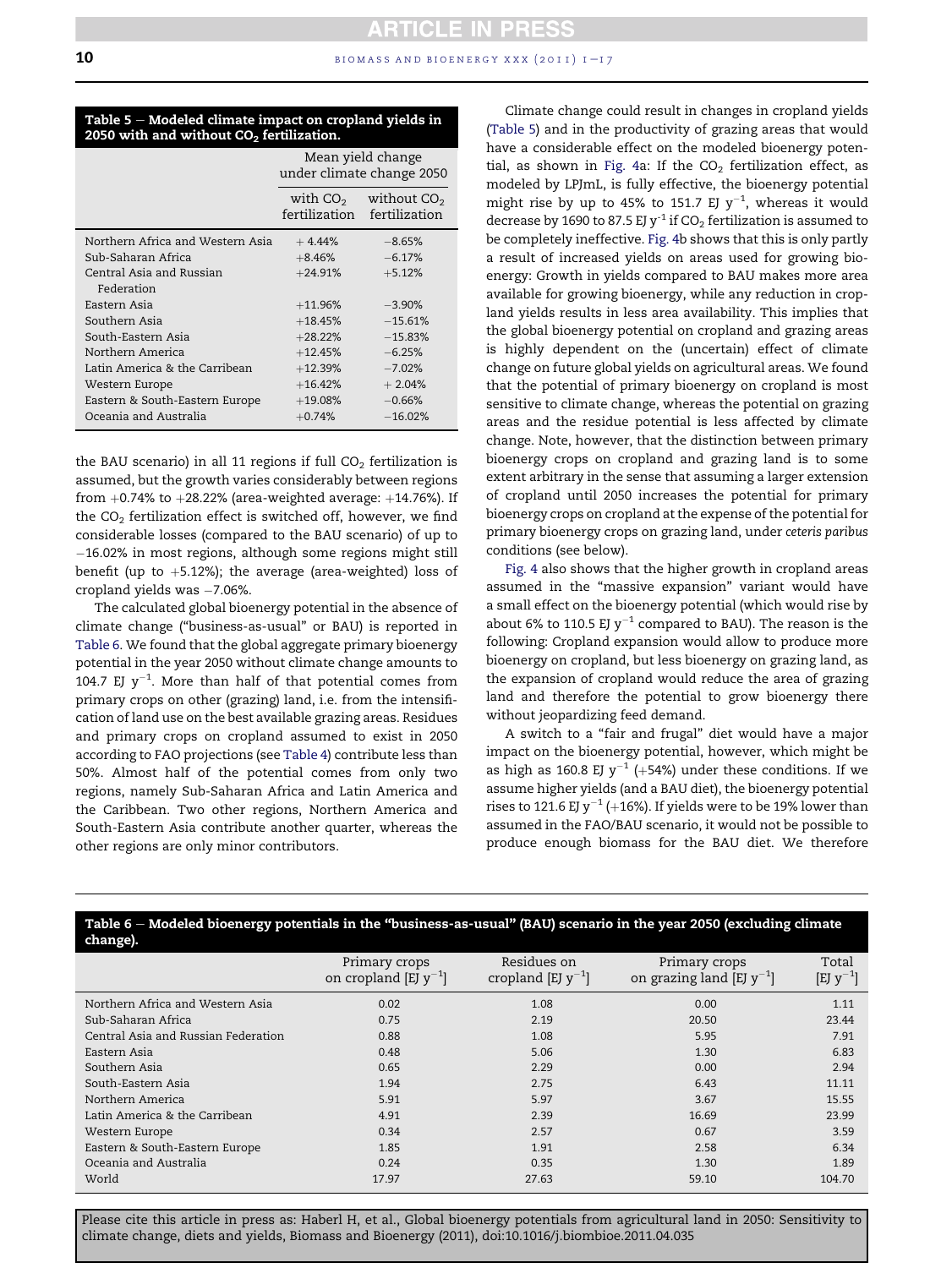# BIOMASS AND BIOENERGY XXX  $(2011)$   $1 - 17$  11

<span id="page-10-0"></span>a 180 **El Grazing land** 160 **Z** Cropland residues Cropland primary 140 120 Bioenergy potential [EJ y<sup>-1</sup>] 100 80 60 40 Ź 20 Climate change, incl Climate change, excl. Higher yields (+9%) BAU (no climate Massive cropland<br>expansion Switch to "fair and Lower yields (-19%), Lower yields (-19%), "fair and frugal" diet massive cropland frugal" diet change) CO2 effect expansion CO2 effect  $\mathbf b$  $12$ **□ Grazing land**  $10$ Cropland 8  $\,6$  $[Mm^2]$  $\overline{4}$  $\overline{\mathbf{c}}$ BAU (no climate<br>change) Climate change, incl Climate change, excl. Massive cropland Switch to "fair and Higher yields (+9%) Lower yields (-19%), Lower yields (-19%), "fair and frugal" diet massive cropland frugal" diet expansion CO<sub>2</sub> effect expansion CO2 effect

Fig. 4 - Comparison of the bioenergy potential and area used in the "business-as-usual" (BAU) scenario compared to variants in which one or two parameters were modified (all other assumptions are identical to BAU). (a) Bioenergy potential from cropland, residues and grazing land; (b) area used to grow plants designated for bioenergy use: Cropland areas and grazing areas converted to bioenergy plantations.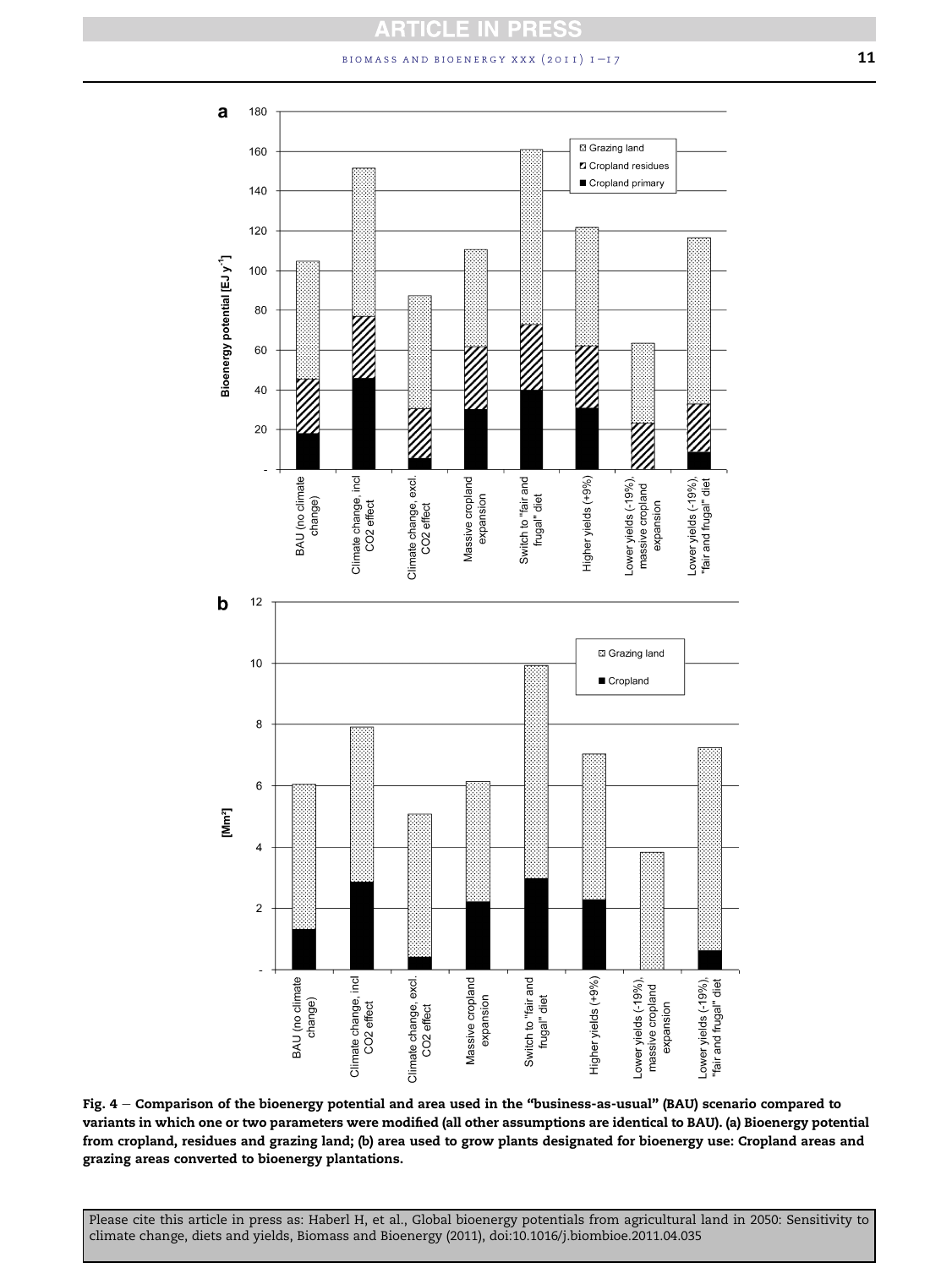modelled two alternative scenarios, one that combines lower yields with a massive expansion of croplands, and one that combines lower yields with a "fair and frugal" diet. In the first case, the available cropland area is just about sufficient to produce enough food, so bioenergy could in that case only be derived from residues and grazing areas, and the potential drops to 63.6 EJ  $y^{-1}$  (-39%). In the second case, the bioenergy potential is even higher than under BAU conditions and amounts to 116.5 EJ  $y^{-1}$  (+11%).

# 4. Discussion and conclusions

# 4.1. How realistic is the FAO forecast underlying this study?

The results of this study are based on the FAO projections which describe a world of improved food supply and rapid agricultural intensification. Overall production on cropland increases by 68% (dry matter); maximum increases are forecast for Sub-saharan Africa  $(+154%)$  and for Latin America  $(+121%)$ . In these regions, the FAO also assumes a considerable expansion of cropland, in line with studies of cropland potentials/suitability [\[65,66\].](#page-15-0) Note, however, that such area potential studies have been criticized [\[80\]](#page-15-0) and that it might be difficult to cultivate the soils prevailing in these regions with currently prevailing technologies [\[64,81\]](#page-15-0).

The largest part of the growth in total production is due to growing yields, which were assumed to increase by 54% on average for all cropland. In particular, in Western Europe and North America, cropland yields reach very high levels. It is difficult to judge whether such yield gains can be realized. It has been argued that in some regions, most options to achieve yield gains have already been implemented and yields are therefore approaching physiological limits, that the best agricultural lands are already in use and area expansions may result in the use of less well-suited land, and that soil erosion and depletion of nutrient stocks in soils may pose challenges for future yield growth [\[82](#page-15-0)-[84\].](#page-15-0) However, improved management could help to sustain yield growth; e.g., due to improved stress tolerance, avoidance of nutrient and water shortages, or improvements in pest control. Substantial investments will be indispensable for maintaining growth in crop yields [\[85\]](#page-15-0). Lower rates of yield growth would result in a lower bioenergy potential, as shown in [Fig. 4](#page-10-0), while higher yields would help to increase the bioenergy potential. Achieving high yield gains might, however, result in substantial detrimental environmental impacts such as soil degradation, air and water pollution, biodiversity loss and others [\[64\].](#page-15-0) Judging what amount of agricultural intensification might be justified in order to increase the bioenergy potential is a complex issue that is beyond the scope of this article. Answers to this question will, among others, also depend on future development in agricultural technology [\[64\]](#page-15-0).

Our alternative diet scenario has also shown that changes in diets compared to often-expected trajectories (growth in calorie supply and more animal products) might result in considerably higher bioenergy potentials. It should be noted, however, that the "fair and frugal" diet modelled here might be considered to be near to the lower boundary of the possibility space for that parameter, while food demand might also be thought to grow more strongly than modelled here (or by the FAO), as the global average 2050 in the BAU scenario is well below levels of food and animal product supply enjoyed today in regions such as the US and Western Europe [\[54\]](#page-15-0) (see [Table 3\)](#page-5-0).

#### 4.2. Uncertainties regarding climate change impacts

The climate change effect on crop yields is highly uncertain. Depending on climate scenario (not shown) and the assumptions on the effectiveness of  $CO<sub>2</sub>$  fertilization, most regions may experience significant decreases in crop yields as well as significant increases. The most important factor is the uncertainty in  $CO<sub>2</sub>$  fertilization which was explicitly analyzed here. This effect can, in principle, increase crop yields considerably due to enhanced carbon assimilation rates as well as improved water-use efficiency. Whether or not farmers will be able to attain increased crop yields under elevated atmospheric  $CO<sub>2</sub>$  concentrations will depend on the availability of additional inputs, especially nitrogen [\[86\]](#page-15-0). Increased carbon assimilation rates can only be converted into productive plant tissue or the harvested storage organs if sufficient nutrients are available to sustain additional growth. Where plant growth is constrained by nutrient limitations, additional growth is limited. On top of that, there is some likelihood that the quality of agricultural products decreases under increased  $CO<sub>2</sub>$  fertilization, as e.g. the protein content diminishes [\[87\]](#page-15-0). There is also evidence that crops grown under elevated  $CO<sub>2</sub>$  concentrations might be more susceptible to insect pests [\[88\].](#page-15-0)

A positive climate-change effect on crop yields may be expected in regions currently constrained by too low temperatures, as in the northern high latitudes and in mountainous regions. Here, all 30 model runs uniformly indicate increases in crop yields by 2050. By contrast, there is hardly any location where all model runs uniformly indicate decreases in crop yields if  $CO<sub>2</sub>$  fertilization is assumed to occur. If the  $CO<sub>2</sub>$  fertilization is switched off, however, many regions, especially tropical croplands are uniformly projected to experience decreases in crop yields in all 15 climate scenarios. It has to be noted that the beneficial effects of  $CO<sub>2</sub>$  fertilization are subject to heavy debate [\[6,7\]](#page-13-0). Results presented here only indicate the order of magnitude of climate-related impacts on crop yields. Besides uncertainties in future development of drivers (climate change,  $CO<sub>2</sub>$  fertilization effect, management, technological change), modelling of crop yields at large scales adds to the overall uncertainty as many processes are necessarily implemented only in a simplified manner. If farmers have access to a broad selection of crop varieties, they are likely to select varieties most suited for the local growing conditions, which could not be fully considered here.

#### 4.3. Interpretation of bioenergy potential calculations

When interpreting the calculated bioenergy potentials it is essential to keep in mind that these are gross potentials for bioenergy supply; that is, the gross calorific value (GCV) of the entire aboveground plant material assumed to be available for as feedstock for bioenergy production (section [2.5](#page-6-0)). If one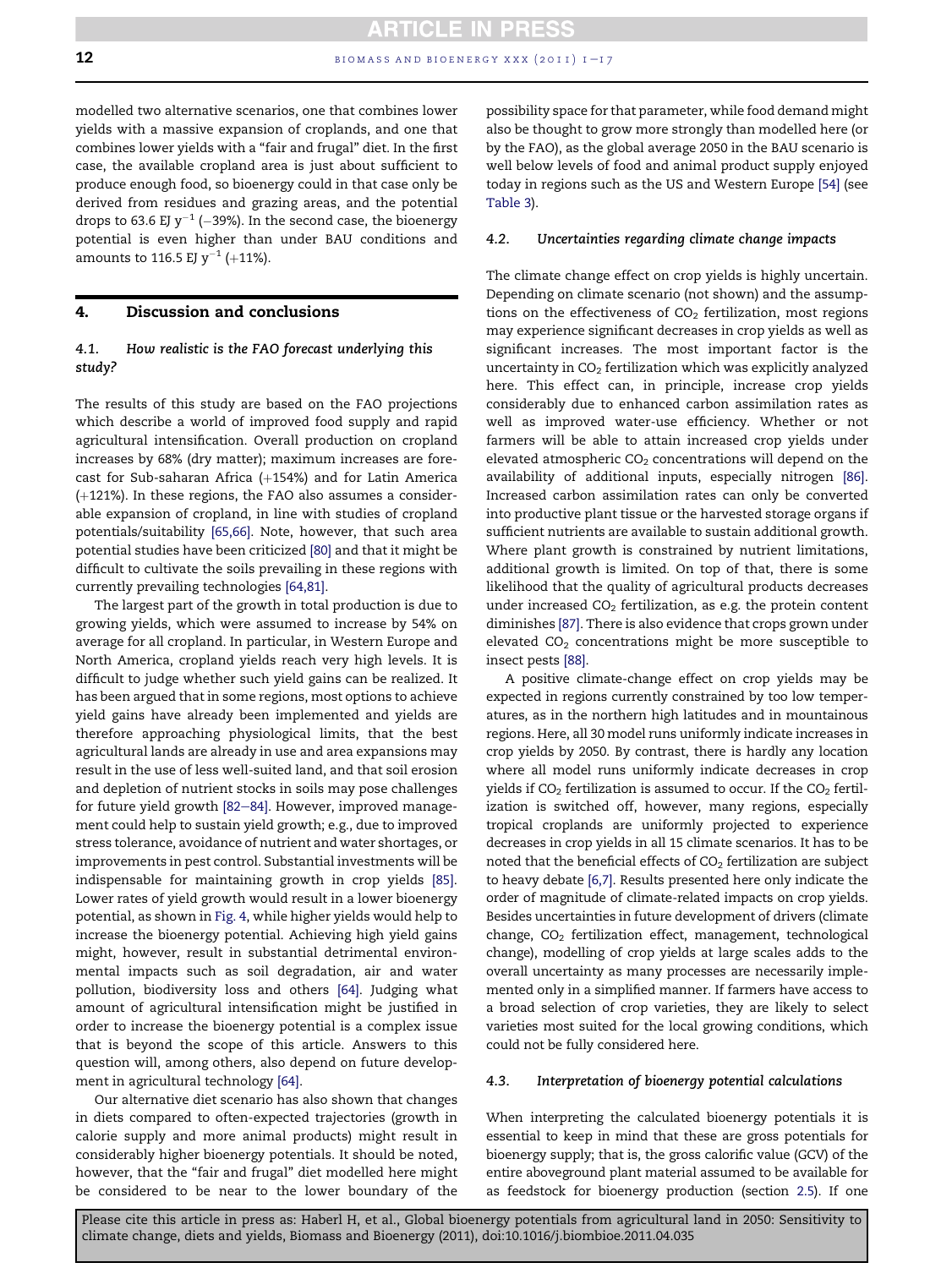<span id="page-12-0"></span>assumes that the plant material is directly used for combustion for heat or combined heat and power (CHP) without much (or any) conversion, this is a reasonable approximation of the primary energy available. The production of liquid biofuels with current (first-generation) technologies, however, can only convert parts of the plants into fuels and entails substantial losses due to the conversion process. On the other hand, firstgeneration biofuel production would also deliver feed which is not considered in our biomass balances. A considerable fraction of the bioenergy potential calculated here would not be suitable for this utilization pathway, for example the residue potential and an unknown part of the potential on grazing areas. Even in areas where first-generation biofuel production would be possible, the energy potential would be significantly (50-75%) lower due to losses [\[16,68,69\].](#page-14-0) Second-generation technologies for the production of liquid biofuels would be capable of using a considerably larger fraction of the plant materials available for bioenergy production, but would also involve conversion losses. A recent assessment recommends to favour direct use of solid plant materials over conversion to liquids, primarily based on comparisons of the GHG balances of different technologies [\[16\].](#page-14-0)

Our assumption to base our estimates of bioenergy potentials on current (grazing areas) or potential (cropland) NPP (section [2.5](#page-6-0); other recent studies [\[68,69\]](#page-15-0) used similar assumptions) is also a simplification that might result in over- or underestimation of the potential. At present, the actual aboveground NPP on cropland and grazing areas is considerably lower than the potential NPP of these areas in the global average [\[38\]](#page-14-0). However, it would probably be possible to raise the NPP of bioenergy crops above the potential NPP of the areas on which they are planted through irrigation, fertilization, and other agricultural technologies, at least in many regions. While this might increase the amount of plant material produced, it would probably also result in a deterioration of the energy return on investment (EROI) and could lead to reduced, if not negative net energy gains [\[89,90\]](#page-15-0). Economic (agricultural investments) as well as biophysical (soil degradation, water availability) factors might also limit yield gains [\[64,85,91\]](#page-15-0). We conclude that our bioenergy potential estimates could be regarded as a realistic to conservative: while we assume increases over current productivity levels, we do not assume massive intensification.

# 4.4. Comparison with other assessments of bioenergy potentials

Our bioenergy potential calculations do not include bioenergy potentials from forests. In the year 2000, the amount of wood fuels harvested in forests had an energy value of approximately 22 EJ [\[50\]](#page-14-0). The IEA reports that the total amount of "primary solid biomass" used for energy production globally was 39.4 EJ [\[92,93\]](#page-15-0). No comprehensive data exist to identify how much of the bioenergy currently used by humans comes from forests, from wastes in production processes, and from cropland and grazing areas. The potentials identified in this study include the unknown amount of bioenergy produced

# Table 7 – Current and projected future level of global biomass and energy use and global terrestrial net primary production: A compilation of estimates.

|                                                                                                  | Energy flow [EJ $y^{-1}$ ] | Year      | Sources              |
|--------------------------------------------------------------------------------------------------|----------------------------|-----------|----------------------|
| 1. Current global NPP and its use by humans (gross calorific value)                              |                            |           |                      |
| Total NPP of plants on earth's land                                                              | 2191                       | 2000      | $[38]$               |
| Aboveground NPP of plants on earth's land                                                        | 1241                       | 2000      | $[38]$               |
| Human harvest of NPP including by-flows, total                                                   | 346                        | 2000      | [38, 49]             |
| Human harvest of NPP including by-flows, aboveground                                             | 310                        | 2000      | [38, 49]             |
| NPP harvested and actually used by humans                                                        | 225                        | 2000      | [38, 49]             |
| 2. Global human technical energy use (physical energy content)                                   |                            |           |                      |
| Fossil fuels (coal, oil, natural gas), gross calorific value                                     | 453                        | 2008      | $[101]$ <sup>a</sup> |
| Nuclear heat (assumed efficiency of nuclear plants 33%)                                          | 30                         | 2008      | $[101]$              |
| Hydropower (assumed efficiency 100%)                                                             | 11                         | 2008      | $[101]$              |
| Wind, solar and tidal energy (100% efficiency)                                                   | $\mathbf{1}$               | 2006      | $[102]$              |
| Geothermal (10% efficiency for electricity, 50% for heat)                                        | $\overline{2}$             | 2006      | [102]                |
| Biomass, including biogenic wastes, gross calorific value                                        | 54                         | 2006      | $[102]$ <sup>b</sup> |
| Total (physical energy content, gross calorific value)                                           | 551                        | 2006-2008 | [101, 102]           |
| 3. Estimates of global bioenergy potentials or scenarios 2050 (calorific value not standardized) |                            |           |                      |
| Bioenergy crops and residues, excluding forestry, this study                                     | $64 - 161$                 | 2050      |                      |
| Mid-term potential according to the World Energy Assessment                                      | $94 - 280$                 | 2050      | $[10]$               |
| Review of mid-term potentials according to Berndes et al.                                        | $35 - 450$                 | 2050      | $[27]$               |
| Mid-term potential according to Fischer/Schrattenholzer                                          | $370 - 450$                | 2050      | $[103]$              |
| Potential according to Hoogwijk                                                                  | $33 - 1135$                | 2050      | $[104]$              |
| IPCC-SRES scenarios mid-term                                                                     | $52 - 193$                 | 2050      | $[72]$               |
| Bioenergy potential on abandoned farmland                                                        | $27 - 41$                  | 2050      | [69, 68]             |
| Bioenergy potentials in forests                                                                  | $0 - 71$                   | 2050      | [18]                 |
| Surplus agricultural land (not needed for food & feed)                                           | $215 - 1272$               | 2050      | $[19]$               |
| Bioenergy crops (second generation)                                                              | $34 - 120$                 | 2050      | $[16]$               |

a BP reports energy data in tons of oil equivalent (toe) net calorific value (NCV). We assumed that 1 toe = 41.868 GJ (NCV). Conversion from NCV to gross calorific value (GCV) was based on the following multipliers (GCV/NCV): coal 1.1, oil 1.06, natural gas 1.11 [\[105\]](#page-16-0).

b The IEA reports biomass as NCV; we converted this to GCV using a multiplier of 1.1.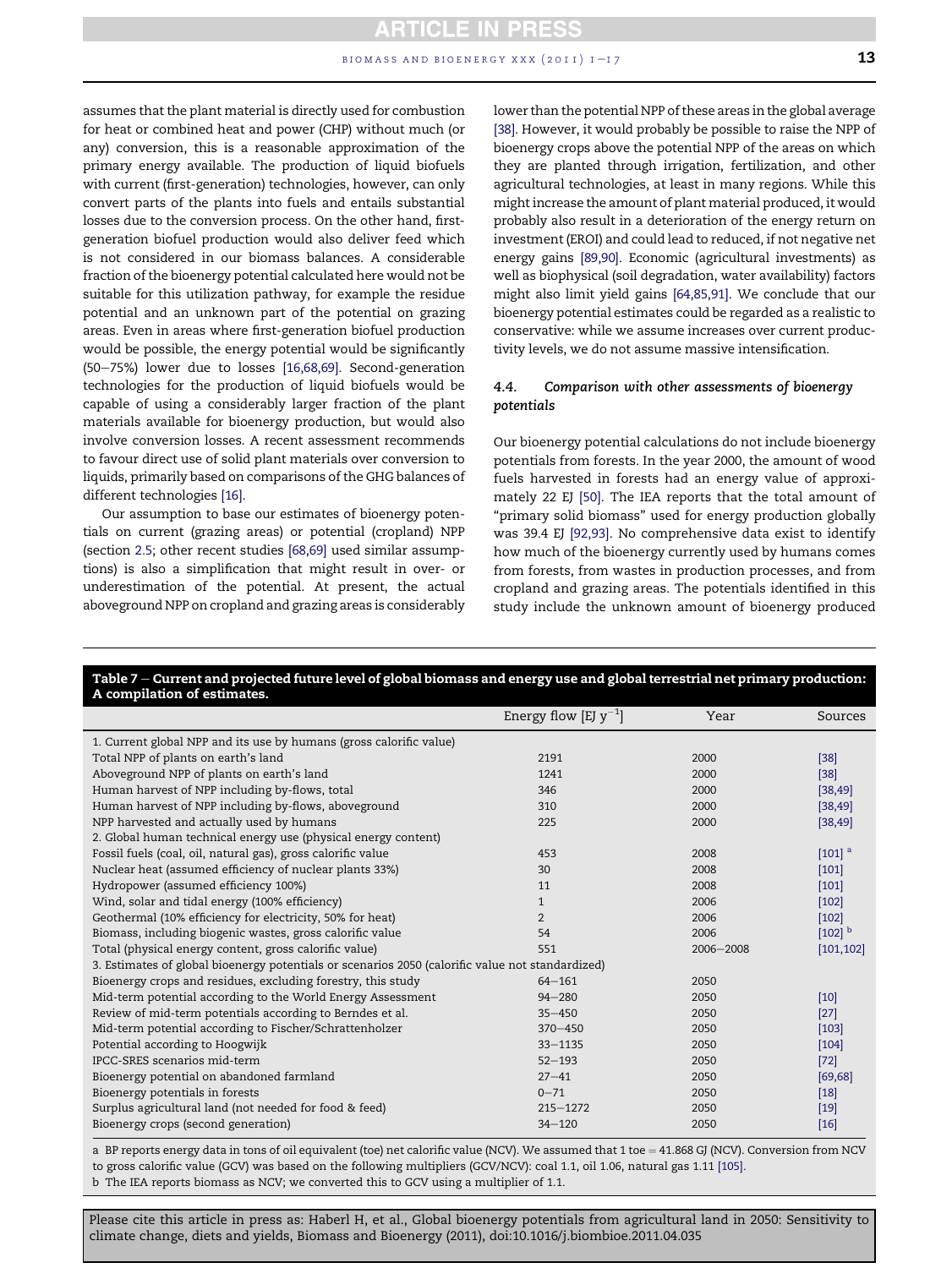<span id="page-13-0"></span>currently on cropland and grazing areas. The potential to produce bioenergy from forests was recently quantified to range from zero to 71 EJ  $y^{-1}$  in the year 2050: the global technical potential for forest bioenergy in 2050 was found to be 64 EJ  $y^{-1}$ , the economic potential 15 EJ  $y^{-1}$ , the ecological potential 8 EJ  $y^{-1}$  and the combined economic-ecological 0 EJ  $y^{-1}$  [\[18\]](#page-14-0).

[Table 7](#page-12-0) compares the results of this study on global bioenergy potentials with current global biomass flows, with the current level of energy use, and with other studies on global bioenergy potentials. It shows that humans currently harvest and use a total amount of biomass with an energy value (GCV) of about 225 EJ  $y^{-1}$ , and that the total amount of biomass harvested, destroyed or burned due to human activities currently is around 310 EJ y $^{-1}$ . This is a considerable fraction of the current aboveground NPP which is approximately 1241 EJ  $y^{-1}$ . These figures indicate that the primary bioenergy potential identified in this study (64-161 EJ y $^{-1}$ ) is considerable when compared to the current levels of human harvest and use of biomass or to current aboveground NPP.

The second part of [Table 7](#page-12-0) reveals, however, that the potential contribution of bioenergy from cropland and grazing areas is only a fraction of current fossil-fuel use. As shown in the lower part of [Table 7](#page-12-0), our estimate is considerably lower than the bioenergy potentials identified in many previous studies. We note that our estimate of primary bioenergy potential on cropland and grazing land is very similar to that of the WBGU [\[16\],](#page-14-0) despite the fact that the methodology used by the WBGU was completely different from the one used here, but significantly lower than that found in other studies that did not consider links between food, feed and bioenergy.

#### 5. Conclusions and recommendations

We conclude that the bioenergy potential on agricultural land in 2050 is highly sensitive to climate change as well as to changes in yields and diets. More research is required to better understand feedbacks between management, changes in precipitation, temperature, and the magnitude of the  $CO<sub>2</sub>$ fertilization effect under field conditions, all of which have a strong effect on the bioenergy potential. Our results suggest that the magnitude of global bioenergy potentials in the year 2050 is strongly affected by the need to produce feed for livestock, and that the careful consideration of biomass flows in the food system, in particular in the livestock system, is highly important in deriving realistic potentials for future bioenergy supply. Our results suggest that the bioenergy potential on agricultural areas in 2050 might be in the order of magnitude of 100 EJ  $y^{-1}$  based on current diet trajectories and a 'food first' approach; if 'poorer' diets are chosen, the potential may rise by up to 60%. A considerable fraction of this potential comes from agricultural residues, suggesting that indepth assessments of options to combine bioenergy production and soil fertility management (e.g., energy production through biogas production that maintains a large proportion of the nutrients and parts of the carbon) should be undertaken. An integrated optimization of food and energy production based on a "cascade utilization" of biomass is an important option to produce and use bioenergy sustainably

[\[16,94,95\]](#page-14-0). Bioenergy potentials on grazing land, as calculated in this study, are substantial, but realizing them might entail massive investments in agricultural technology, such as irrigation infrastructure, and might be associated with vast social and ecological effects, such as a further pressure on populations that practice low-input agriculture. Realizing this potential might also trigger land-use change such as deforestation in far distant regions if not combined with robust measures to prevent such effects [\[17,96,97\].](#page-14-0) At least at present, growth in agricultural production is a strong driver of deforestation [\[98\]](#page-16-0).

## Acknowledgements

This research was funded by the Austrian Science Fund (FWF) within the projects P20812-G11 and P21012-G11 as well as by Friends of the Earth, UK and the Compassion in World Farming Trust, UK. It contributes to the Global Land Project ([http://www.globallandproject.org\)](http://www.globallandproject.org), to long-term socioecological research (LTSER) initiatives within LTER Europe (<http://www.lter-europe.ceh.ac.uk/>) and to the Global Energy Assessment of IIASA [\(http://www.iiasa.ac.at/Research/ENE/](http://www.iiasa.ac.at/Research/ENE/GEA/index_gea.html) [GEA/index\\_gea.html\)](http://www.iiasa.ac.at/Research/ENE/GEA/index_gea.html). We thank an anonymous reviewer for valuable comments.

## Appendix. Supplementary material

Supplementary data associated with this article can be found, in the online version, at [doi:10.1016/j.biombioe.2011.04.035](http://dx.doi.org/10.1016/j.biombioe.2011.04.035).

#### references

- [1] Millennium Ecosystem Assessment. Ecosystems and human well-being - our human Planet. Washington, D.C.: Island Press; 2005.
- [2] GLP. Global Land Project. Science plan and implementation strategy. Stockholm: IGBP Secretariat; 2005.
- [3] Turner BL, Lambin EF, Reenberg A. The emergence of land change science for global environmental change and sustainability. Proc Natl Acad Sci 2007;104:20666-71.
- [4] Foley JA, DeFries R, Asner GP, Barford C, Bonan G, Carpenter SR, et al. Global consequences of land use. Science 2005;309:570-4.
- [5] IPCC. Climate Change 2007-Impacts, adaptation and Vulnerability. Contribution of working group II to the fourth assessment report of the IPCC. Cambridge: Cambridge University Press; 2007.
- [6] Long SP, Anisworth EA, Leakey ADB, Nösberger J, Ort DR. Food for thought: lower-than-exepted crop yield stimulation with rising  $CO<sub>2</sub>$  concentrations. Science 2006; 312:918-21.
- [7] Tubiello FN, Soussana JF, Howden SM. Climate change and food security special feature: crop and pasture response to climate change. Proc Natl Acad Sci 2007;104:19686-90.
- [8] Fischer G, Shah M, Tubiello FN, Velhuizen Hv. Socioeconomic and climate change impacts on agriculture: an integrated assessment, 1990-2080. Phil Trans Royal Soc B Biol Sci 2005;360:2067-83.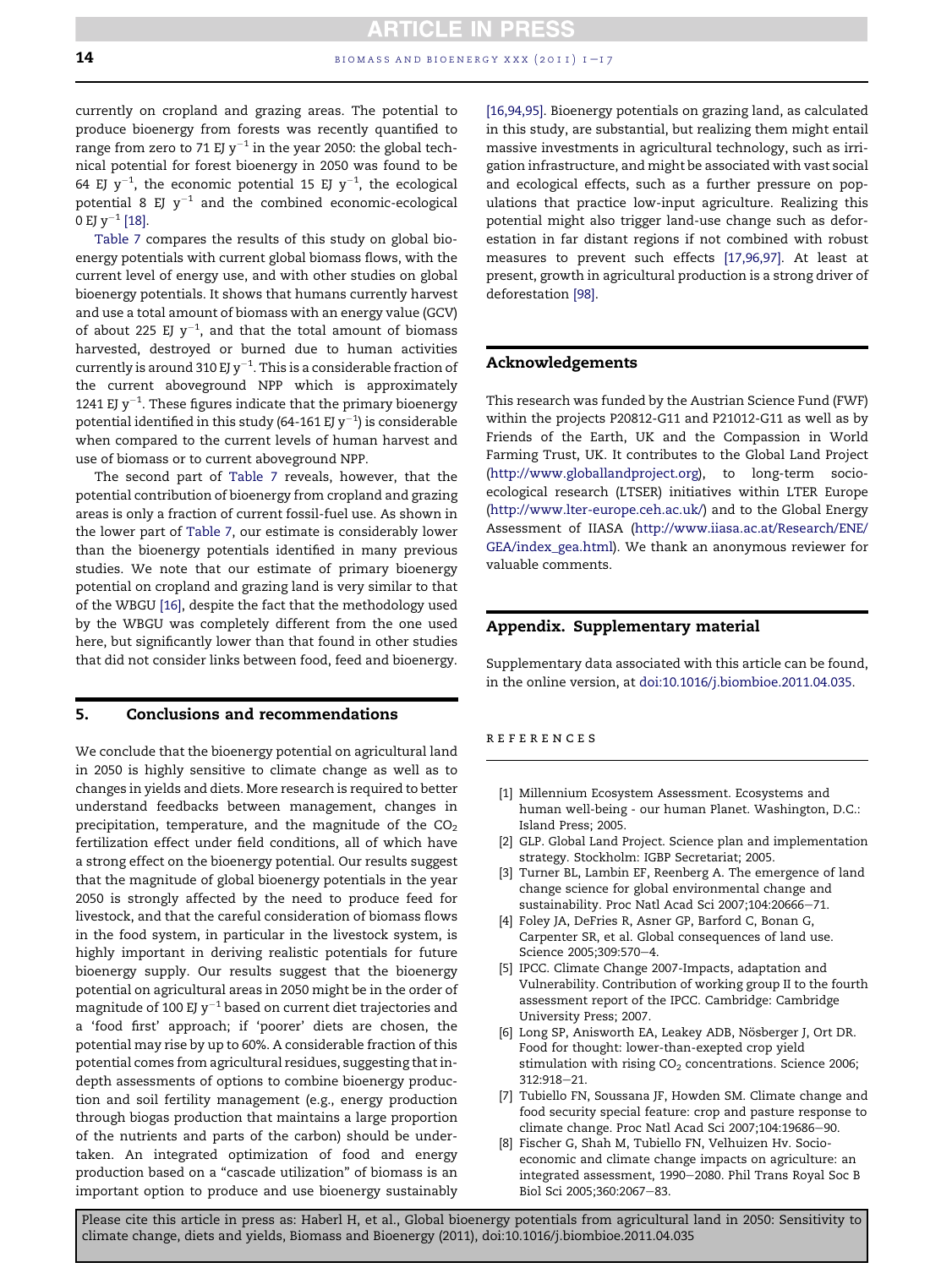- <span id="page-14-0"></span>[9] Johansson TB, Kelly H, Reddy AKN, Williams RH. Renewable energy, sources for fuels and electricity. London, Washington D.C: Earthscan, Island Press; 1993.
- [10] Turkenburg WC. Renewable energy technology. In: Goldemberg J, editor. World energy assessment: energy and the challenge of sustainability. , New York: United Nations Development Programme (UNDP), United Nations Department of Economic and Social Affairs, World Energy Council (WEC); 2000. p. 219-72.
- [11] Jaccard M. Sustainable fossil fuels: the unusual suspect in the quest for clean and enduring energy. Cambridge: Cambridge University Press; 2005.
- [12] IPCC. Climate Change 2007-Mitigation. Contribution of working group III to the fourth Assessment Report of the IPCC. Cambridge: Cambridge University Press; 2007.
- [13] Rhodes JS, Keith DW. Biomass with capture: negative emissions within social and environmental constraints: an editorial comment. Clim Change 2008;87:321-8.
- [14] Lenton TM, Held H, Kriegler E, Hall JW, Lucht W, Rahmstorf S, et al. Tipping elements in the earth's climate system. Proc Natl Acad Sci 2008;105:1786-93.
- [15] Kriegler E, Hall JW, Held H, Dawson R, Schellnhuber H-J. Imprecise probability assessment of tipping points in the climate system. Proc Natl Acad Sci 2009;106:5041-6.
- [16] WBGU. Future bioenergy and sustainable land use. London: Earthscan; 2009.
- [17] Searchinger T, Heimlich R, Houghton RA, Dong F, Elobeid A, Fabiosa J, et al. Use of U.S. Croplands for biofuels increases greenhouse gases through emissions from land-use change. Science 2008;319:1238-40.
- [18] Smeets EMW, Faaij APC. Bioenergy potentials from forestry in 2050. Clim Change 2007;81:353-90.
- [19] Smeets EMW, Faaij APC, Lewandowski IM, Turkenburg WC. A bottom-up assessment and review of global bio-energy potentials to 2050. Progr Energy Combust Sci 2007;33:56-106.
- [20] UNEP. Assessing biofuels Towards Sustainable production and use of resources. Paris: United Nations Environment Programme (UNEP), International Panel for Sustainable Resource Management, [http://www.unep.fr;](http://www.unep.fr) 2009.
- [21] Lapola DM, Schaldach R, Alcamo J, Bondeau A, Koch Koelking C, Priess JA. Indirect land-use changes can overcome carbon savings from biofuels in Brazil. Proc Natl Acad Sci 2010;107:3388-93.
- [22] World Bank. World development report 2008: agriculture for development. Washington, D.C.: The World Bank; 2008.
- [23] Oecd. Biofuel Support Policies, An economic assessment. Paris: Organization for Economic Co-Operation and Development (OECD); 2008.
- [24] Fischer G, Hizsnyik E, Prieler S, Shah M, Velthuizen Hv. Biofuels and food Security. Vienna, Laxenburg, Austria: OPEC Fund for International Development (OFID), International Institute for Applied Systems Analysis (IIASA); 2009.
- [25] EEA. How much bioenergy can Europe produce without harming the environment? Copenhagen: European Environment Agency; 2006.
- [26] Gerbens-Leenes PW, Hoekstra AY, Meer Thvd. The water footprint of energy from biomass: a quantitative assessment and consequences of an increasing share of bio-energy in energy supply. Ecol Econ 2009;68:1052-60.
- [27] Berndes G, Hoogwijk M, van den Broek R. The contribution of biomass in the future global energy supply: a review of 17 studies. Biomass Bioenerg 2003;25:1-28.
- [28] Hoogwijk M, Faaij A, Eickhout B, de Vries B, Turkenburg W. Potential of biomass energy out to 2100, for four IPCC SRES land-use scenarios. Biomass Bioenerg 2005;29:225-57.
- [29] Sims REH, Hastings A, Schlamadinger B, Taylor G, Smith P. Energy crops: current status and future prospects. Glob Change Biol 2007;12:2054-76.
- [30] Ayres RU, Simonis UE, editors. Industrial metabolism: Restructuring for Sustainable development. Tokyo, New York, Paris: United Nations University Press; 1994.
- [31] Ayres RU, Ayres LW. Accounting for resources, 1, Economy-Wide applications of mass-balance principles to materials and Waste. Cheltenham, UK: Edward Elgar; 1998.
- [32] Fischer-Kowalski M. Society's metabolism. The Intellectual History of material flow analysis, Part I: 1860-1970. J Ind Ecol  $1998:2:61-78$ .
- [33] Fischer-Kowalski M, Hüttler W. Society's metabolism. The Intellectual History of material flow analysis, Part II: 1970-1998. J Ind Ecol 1998;2:107-37.
- [34] Martinez-Alier J. Social metabolism, ecological distribution conflicts, and Languages of Valuation. Capitalism Nat Socialism 2009;20:58-87.
- [35] Vitousek PM, Ehrlich PR, Ehrlich AH, Matson PA. Human appropriation of the products of photosynthesis. BioSci 1986:36:363-73.
- [36] Haberl H. Human appropriation of net primary production as an environmental indicator: implications for sustainable development. Ambio 1997;26:143-6.
- [37] Wright DH. Human impacts on the energy flow through natural ecosystems, and implications for species endangerment. Ambio 1990;19:189-94.
- [38] Haberl H, Erb K-H, Krausmann F, Gaube V, Bondeau A, Plutzar C, et al. Quantifying and mapping the human appropriation of net primary production in earth's terrestrial ecosystems. Proc Natl Acad Sci 2007;104:12942-7.
- [39] FAO. World agriculture: towards 2030/2050-Interim report. Prospects for food, nutrition, agriculture and major commodity groups. Rome: Food and Agricultural Organization (FAO); 2006.
- [40] Bondeau A, Smith PC, Zaehle S, Schaphoff S, Lucht W, Cramer W, et al. Modelling the role of agriculture for the 20th century global terrestrial carbon balance. Glob Change Biol 2007:13:679-706.
- [41] UNSD. Composition of macro geographical (continental) regions, geographical sub-regions, and selected economic and other groupings. New York: United Nations Statistical Division, [http://unstats.un.org/unsd/methods/m49/](http://unstats.un.org/unsd/methods/m49/m49regin.htm) [m49regin.htm;](http://unstats.un.org/unsd/methods/m49/m49regin.htm) 2006.
- [42] Krausmann F, Haberl H, Erb K-H, Wiesinger M, Gaube V, Gingrich S. What determines geographical patterns of the global human appropriation of net primary production? J Land Use Sci 2009;4:15-34.
- [43] Erb KH, Krausmann F, Lucht W, Haberl H. Embodied HANPP: Mapping the spatial disconnect between global biomass production and consumption. Ecol Econ 2009;69(2):  $328 - 34.$
- [44] Souci SW, Fachmann W, Kraut H. Food composition and nutrition tables. Boca Raton: CRC; 2000.
- [45] Purdue University Center for New Crops and Plant Products. Crop index database. Purdue University, [http://www.hort.](http://www.hort.purdue.edu/newcrop/Indices/index_ab.html) [purdue.edu/newcrop/Indices/index\\_ab.html](http://www.hort.purdue.edu/newcrop/Indices/index_ab.html); 2006.
- [46] Löhr L. Faustzahlen für den Landwirt. Graz, Stuttgart: Leopold Stocker Verlag; 1990.
- [47] Watt BK, Merrill AL. Handbook of the nutritional contents of foods. New York: Dover Publications; 1975.
- [48] Erb KH, Gaube V, Krausmann F, Plutzar C, Bondeau A, Haberl H. A comprehensive global 5min resolution land-use dataset for the year 2000 consistent with national census data. J Land Use Sci 2007;2:191-224.
- [49] Krausmann F, Erb K-H, Gingrich S, Lauk C, Haberl H. Global patterns of socioeconomic biomass flows in the year 2000: a comprehensive assessment of supply, consumption and constraints. Ecol Econ 2008;65:471-87.
- [50] FAO. FAOSTAT 2004, FAO statistical databases: agriculture, Fisheries, forestry, Nutrition. Rome: FAO; 2004.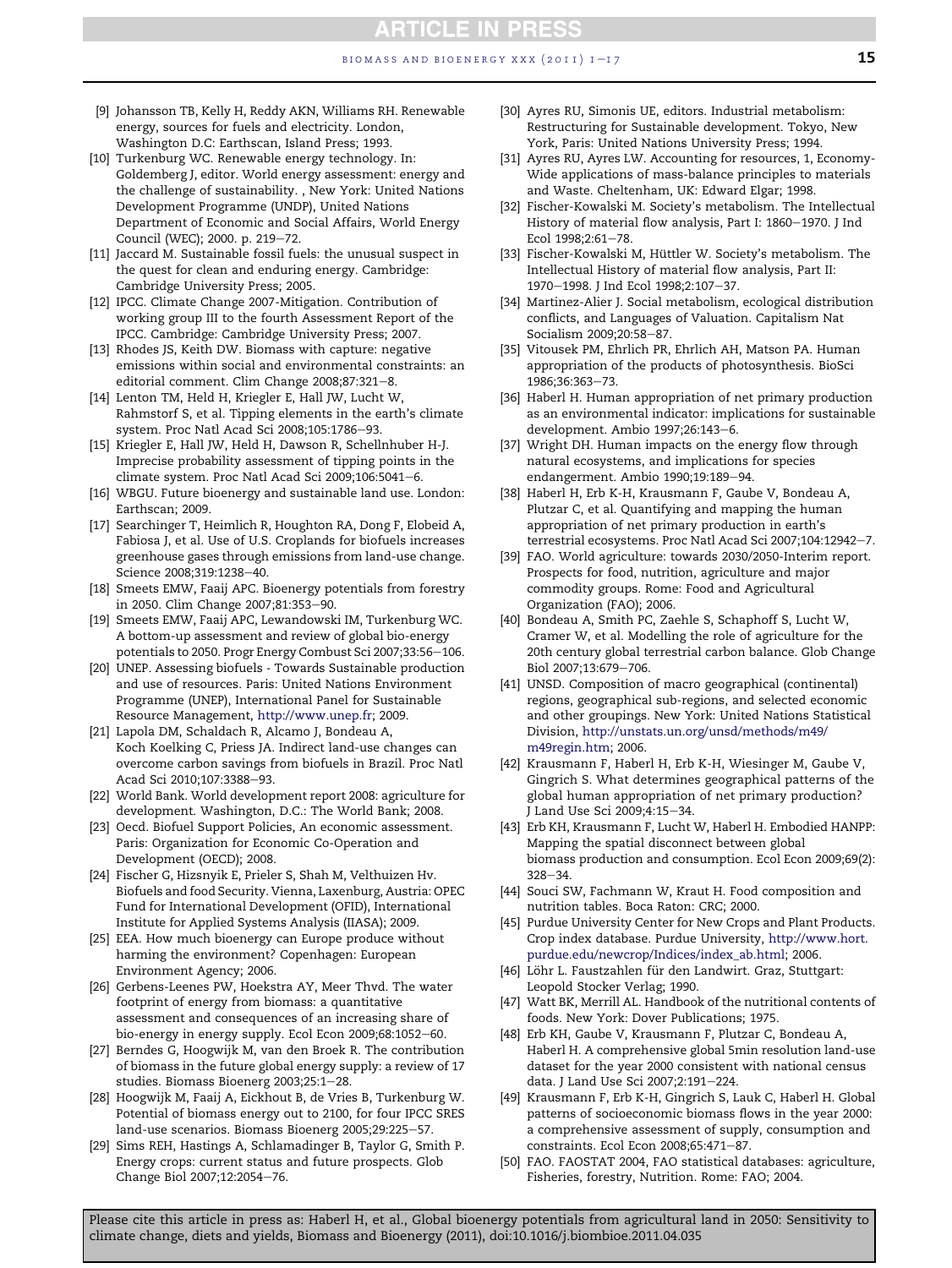- <span id="page-15-0"></span>[51] UN. Forest resources of europe, CIS, North America, Australia, Japan and New Zealand (industrialized temperate/boreal countries). UN-ECE/FAO contribution to the global forest resources assessment 2000. New York, Geneva: United Nations Publications; 2000.
- [52] Lauk C, Erb K- H. Biomass consumed in anthropogenic vegetation fires: global patterns and processes. Ecol Econ  $2009:69:301-9$
- [53] Sanderson E, Jaiteh M, Levy M, Redford K, Wannebo A, Woolmer G. The human footprint and the last of the wild. BioScience 2002;52:891-904.
- [54] Erb K-H, Haberl H, Krausmann F, Lauk C, Plutzar C, Steinberger JK, et al. Feeding and fuelling the world sustainably, fairly and humanely, a scoping study. Vienna: Institute of Social Ecology; 2009. Working Paper No. 116.
- [55] Wirsenius S. Human use of land and Organic materials. Modeling the Turnover of biomass in the global food system. Göteborg: Chalmers University; 2000.
- [56] Wirsenius S. The biomass metabolism of the food system. A model-based Survey of the global and regional Turnover of food biomass. J Ind Ecol 2003;7:47-80.
- [57] UN. World population prospects: the 2006 revision. New York: United Nations, Dept. Econ. Soc. Affairs, Popul. Div; 2007.
- [58] FAO. FAOSTAT 2005, FAO statistical databases: agriculture, Fisheries, forestry, Nutrition. Rome: FAO; 2005.
- [59] Alexandratos N. World agriculture: towards 2010. An FAO Study. Chichester, New York: FAO/John Wiley & Sons; 1995.
- [60] Bruinsma J. World agriculture: towards 2015/2030. An FAO perspective. London: Earthscan; 2003.
- [61] Fischer G, Velthuizen Hv, Nachtergaele FO. Global agroecological zones assessment: methodology and results. IIASA interim report IR-00-064. Laxenburg: IIASA; 2000.
- [62] Rosegrant MW, Paisner MS, Meijer S, Witcover J. Global food projections to 2020: Emerging trends and alternative futures. Intl Food Policy Res Inst; 2001.
- [63] Tilman D, Fargione J, Wolff B, D'Antonio C, Dobson A, Howarth R, et al. Forecasting agriculturally driven global environmental change. Science 2001;292:281-4.
- [64] IAASTD. Agriculture at a Crossroads. International assessment of agricultural knowledge, science and technology for development (IAASTD), global report. Washington, D.C.: Island Press; 2009.
- [65] IIASA, Fao. Global agro-ecological Zones 2000. Rome, Italy: International Institute for Applied Systems Analysis (IIASA) and Food and Agriculture Organization (FAO); 2000.
- [66] Ramankutty N, Foley JA, Norman J, McSweeney K. The global distribution of cultivable lands: current patterns and sensitivity to possible climate change. Glob Ecol Biogeogr 2002;11:377-92.
- [67] Haberl H, Erb K- H. Assessment of sustainable land use in producing biomass. In: Dewulf J, Langenhove HV, editors. Renewables-Based technology: sustainability assessment. Chichester: Wiley; 2006. p. 175-92.
- [68] Field CB, Campbell JE, Lobell DB. Biomass energy: the scale of the potential resource. Trends Ecol Evol 2008;23:65-72.
- [69] Campbell JE, Lobell DB, Genova RC, Field CB. The global potential of bioenergy on abandoned agriculture lands. Environ Sci Technol 2008;42:5791-5.
- [70] Lal R. World crop residues production and implications of its use as a biofuel. Environ Int 2005;31:575-84.
- [71] Fader M, Rost S, Müller C, Bondeau A, Gerten D. Virtual water content of temperate cereals and maize: present and potential future patterns. J Hydrol 2010;384:218-31.
- [72] Nakicenovic N, Swart R. In: Special report on emission scenarios. Cambridge: Cambridge University Press; 2000.
- [73] Collins WD, Bitz CM, Blackmon ML, Bonan GB, Bretherton CS, Carton JA, et al. The Community climate system model version 3 (CCSM3). J Clim 2006;19:2122-43.
- [74] Jungclaus JH, Keenlyside N, Botzet M, Haak H, Luo JJ, Latif M, et al. Ocean circulation and tropical variability in the coupled model ECHAM5/MPI-OM. J Clim 2006;19:3952-72.
- [75] Min SK, Legutke S, Hense A, Kwon WT. Internal variability in a 1000-yr control simulation with the coupled climate model ECHO-G - I. Near-surface temperature, precipitation and mean sea level pressure. Tellus A 2005;57:  $605 - 21$ .
- [76] Delworth TL, Broccoli AJ, Rosati A, Stouffer RJ, Balaji V, Beesley JA, et al. GFDL's CM2 global coupled climate models. Part I: Formulation and simulation characteristics. J Clim 2006;19:643-74.
- [77] Cox PM, Betts RA, Bunton CB, Essery RLH, Rowntree PR, Smith J. The impact of new land surface physics on the GCM simulation of climate and climate sensitivity. Clim Dynam 1999;15:183-203.
- [78] New MG, Hulme M, Jones PD. Representing twentiethcentury space-time climate variability. Part II: development of 1901-1996 monthly grids of terrestrial surface climate. J Clim 2000;13:2217-38.
- [79] Österle H, Gerstengarbe FW. Homogenisierung und Aktualisierung des Klimadatensatzes des Climate Research Unit der Universität of East Anglia. Norwich: University of East Anglia; 2003.
- [80] Young A. Is there Really Spare land? A Critique of estimates of available cultivable land in developing countries. Environ Devel Sustain 1999;1:3-18.
- [81] Showers KB. A History of African soil: Perceptions, use and Abuse. In: McNeill JR, Winiwarter V, editors. Soils and Societies. Perspectives from environmental history. Cambridge: The White Horse Press; 2006. p. 118-76.
- [82] Cassman KG. Ecological intensification of cereal production systems: yield potential, soil quality, and precision agriculture. Proc Natl Acad Sci 1999;96:5952-9.
- [83] Peng S, Laza RC, Visperas RM, Sanico AL, Cassman KG, Khush GS. Grain yield of rice cultivars and lines developed in the Philippines since 1966. Crop Sci 2000;40:307 $-14$ .
- [84] Tilman D, Cassman KG, Matson PA, Naylor R, Polasky S. Agricultural sustainability and intensive production practices. Nature 2002;418:671-7.
- [85] Kahn BM, Zaks D, Fulton M, Dominik M, Soong E, Baker J, et al. Investing in agriculture: far-Reaching challenge, significant opportunity, an asset management perspective. Frankfurt: DB Climate Change Advisors, Deutsche Bank Group, [http://www.dbcca.com/research;](http://www.dbcca.com/research) 2009.
- [86] Tubiello FN, Ewert F. Simulating the effects of elevated  $CO<sub>2</sub>$ on crops: approaches and applications for climate change. Europ J Agron 2002;18:57-74.
- [87] Taub DR, Miller B, Allen H. Effects of elevated  $CO<sub>2</sub>$  on the protein concentration of food crops: a meta-analysis. Glob Change Biol 2008;14:565-75.
- [88] Zavala JA, Casteels CL, DeLucia EH, Berenbaum MR. Anthropogenic increase in carbon dioxide compromises plant defense against invasive insects. Proc Natl Acad Sci 2008;105:5129-33.
- [89] Giampietro M, Mayumi K. The Biofuel Delusion. The fallacy of large-scale agro-biofuel production. London: Earthscan; 2009.
- [90] Pimentel D, editor. Biofuels, Solar and Wind as Renewable energy systems. Benefits and risks. New York: Springer; 2008.
- [91] Gerten D, Rost S, Bloh W, Lucht W. Causes of change in 20th century global river discharge. Geophys Res Lett 2008;35. doi:10.1029/2008GL035258.
- [92] IEA. Energy statistics of Non-OECD countries, 2004-2005. CD-ROM. Paris: International Energy Agency (IEA), Organisation of Economic Co-Operation and Development (OECD); 2007.